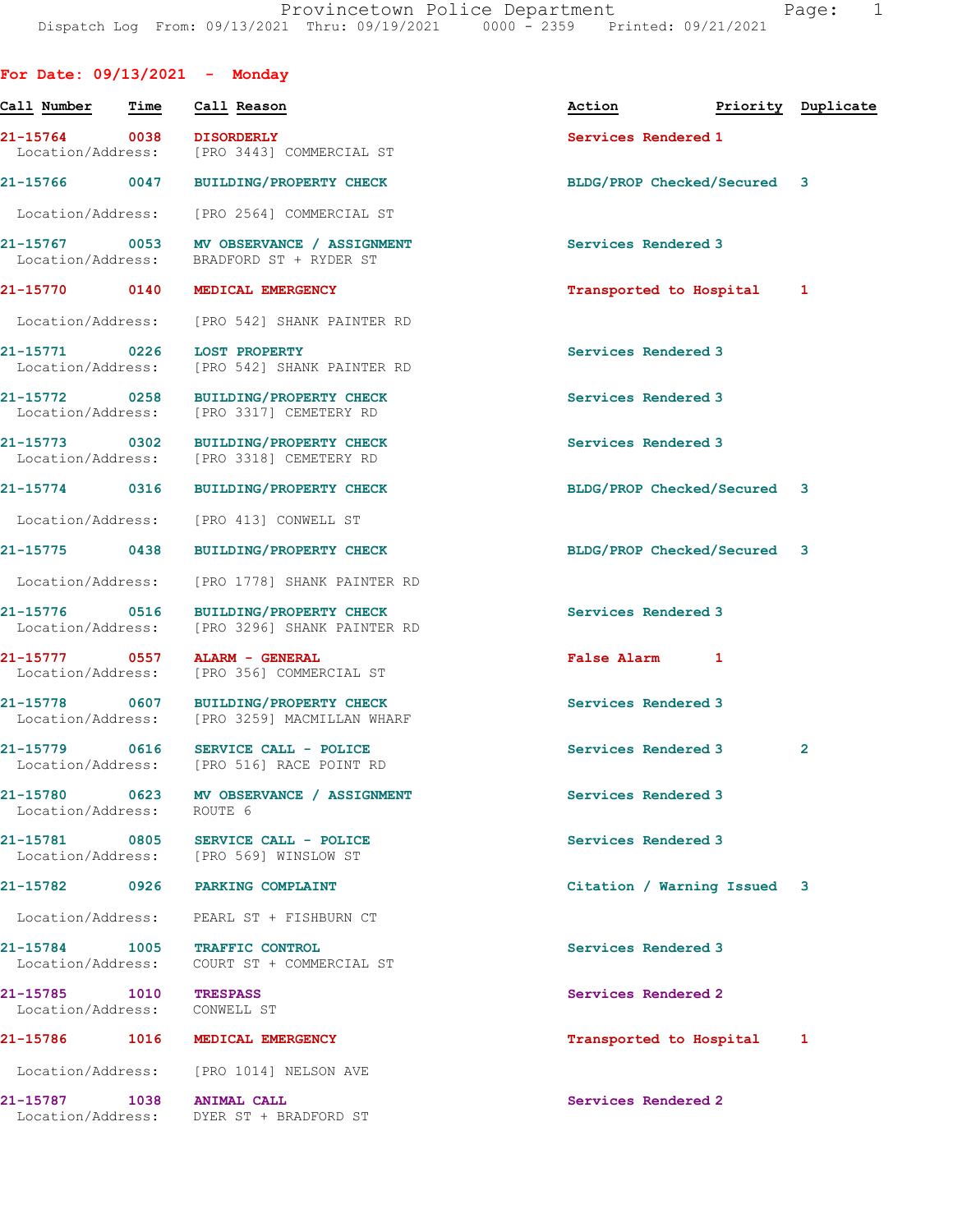|                                                            |                                                                                            | Dispatch Log From: 09/13/2021 Thru: 09/19/2021 0000 - 2359 Printed: 09/21/2021 |   |
|------------------------------------------------------------|--------------------------------------------------------------------------------------------|--------------------------------------------------------------------------------|---|
|                                                            | 21-15788 1045 DISTURBANCE - FIGHT / ARGUMENT<br>Location/Address: [PRO 442] HARRY KEMP WAY | Services Rendered 1                                                            |   |
| 21-15789 1109 HAZARDS                                      | Location/Address: [PRO 1495] ALDEN ST                                                      | Could Not Locate 2                                                             |   |
|                                                            | 21-15790 1159 PARKING COMPLAINT                                                            | Citation / Warning Issued 3                                                    |   |
|                                                            | Location/Address: [PRO 1342] COMMERCIAL ST                                                 |                                                                                |   |
|                                                            | 21-15793 1321 PARKING COMPLAINT<br>Location/Address: [PRO 1342] COMMERCIAL ST              | Services Rendered 3                                                            |   |
|                                                            | 21-15794 1341 BUILDING/PROPERTY CHECK                                                      | BLDG/PROP Checked/Secured 3                                                    |   |
|                                                            | Location/Address: [PRO 106] COMMERCIAL ST                                                  |                                                                                |   |
| 21-15795 1358 ANIMAL CALL                                  | Location/Address: [PRO 564] BAYBERRY AVE                                                   | Services Rendered 2                                                            |   |
|                                                            | 21-15796 1401 MEDICAL EMERGENCY                                                            | Transported to Hospital                                                        | 1 |
|                                                            | Location/Address: [PRO 94] BRADFORD ST                                                     |                                                                                |   |
| 21-15798 1433 ALARM - FIRE<br>$\overline{2}$               |                                                                                            | Referred to Other Agency                                                       | 1 |
|                                                            | Location/Address: [PRO 2539] RYDER ST EXT                                                  |                                                                                |   |
|                                                            | 21-15799 1550 BUILDING/PROPERTY CHECK                                                      | BLDG/PROP Checked/Secured                                                      | 3 |
| Location/Address:                                          | [PRO 175] COMMERCIAL ST                                                                    |                                                                                |   |
|                                                            | 21-15800 1632 BUILDING/PROPERTY CHECK<br>Location/Address: [PRO 3259] MACMILLAN WHARF      | Services Rendered 3                                                            |   |
| 21-15802 1658                                              | ASSIST DEPARTMENT / MUTUAL AID                                                             | Transported to Hospital                                                        | 3 |
| Location/Address: [WEL] ROUTE 6                            |                                                                                            |                                                                                |   |
|                                                            | 21-15804 1715 MV OBSERVANCE / ASSIGNMENT<br>Location/Address: [PRO 3440] ROUTE 6           | Services Rendered 3                                                            |   |
| 21-15805 1735<br>Location/Address:                         | <b>MV STOP</b><br>SNAIL RD + COMMERCIAL ST                                                 | <b>VERBAL WARNING 3</b>                                                        |   |
| 21-15807 1815 BAR CHECK<br>Location/Address: COMMERCIAL ST |                                                                                            | Services Rendered 3                                                            |   |
| Location/Address: COMMERCIAL ST                            | 21-15808 1838 MV OBSERVANCE / ASSIGNMENT                                                   | Services Rendered 3                                                            |   |
| 21-15809 1906 ALARM - FIRE                                 | Location/Address: [PRO 4126] BRADFORD ST EXT                                               | False Alarm 1                                                                  |   |
|                                                            | 21-15811 1924 BUILDING/PROPERTY CHECK<br>Location/Address: [PRO 530] SHANK PAINTER RD      | Services Rendered 3                                                            |   |
|                                                            | 21-15813 1931 LOST PROPERTY<br>Location/Address: [PRO 526] RYDER ST EXT                    | Services Rendered 3                                                            |   |
|                                                            | 21-15814 1944 BUILDING/PROPERTY CHECK<br>Location/Address: [PRO 2483] COMMERCIAL ST        | Services Rendered 3                                                            |   |
|                                                            | 21-15816 2044 MV OBSERVANCE / ASSIGNMENT<br>Location/Address: ROUTE 6 + SNAIL RD           | Services Rendered 3                                                            |   |
| 21-15817 2141 BAR CHECK                                    | Location/Address: [PRO 399] COMMERCIAL ST                                                  | Services Rendered 3                                                            |   |
|                                                            | 21-15818 2157 BUILDING/PROPERTY CHECK                                                      | BLDG/PROP Checked/Secured 3                                                    |   |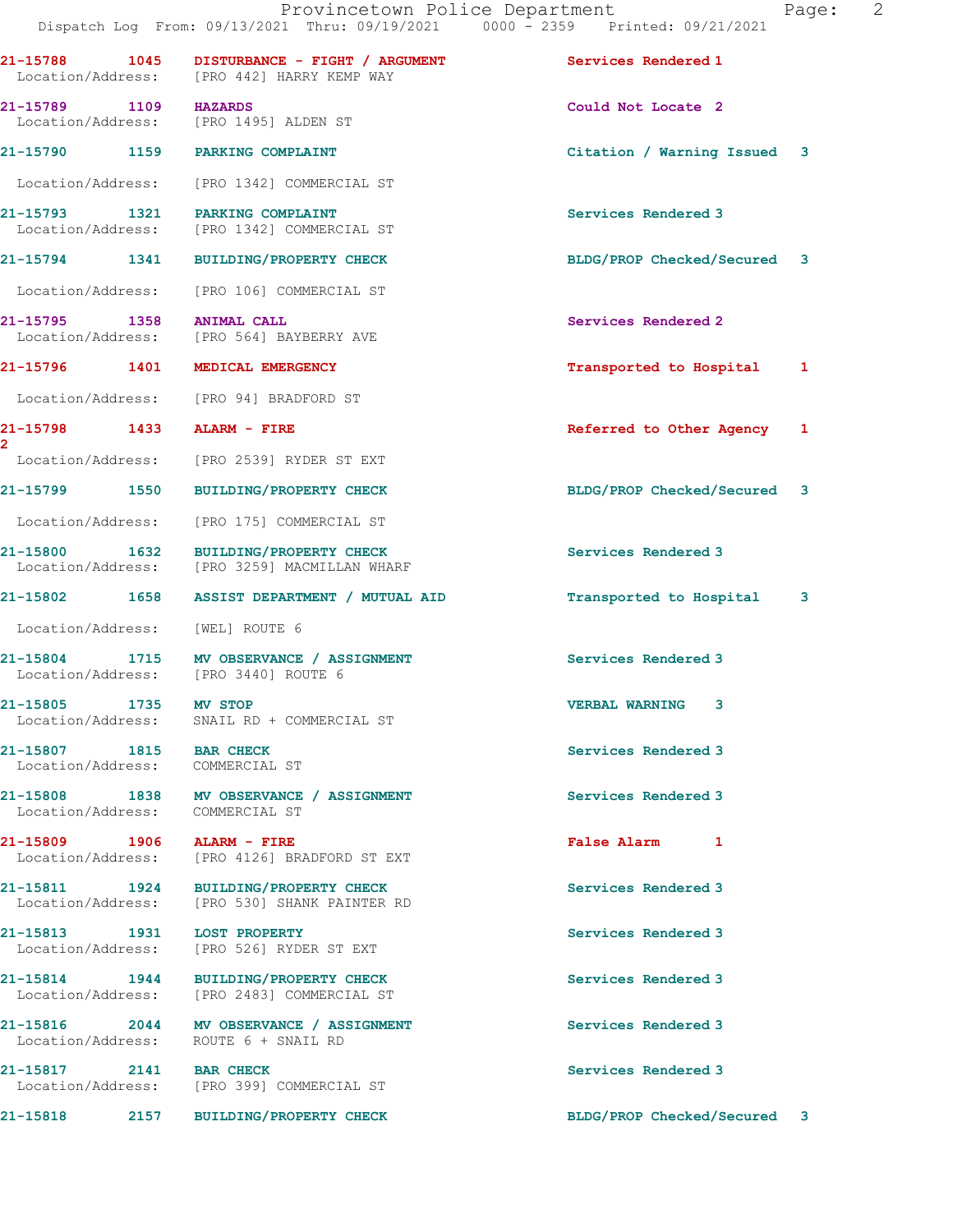|                                  |                                                                                            | Provincetown Police Department<br>Page:<br>Dispatch Log From: 09/13/2021 Thru: 09/19/2021 0000 - 2359 Printed: 09/21/2021 | 3 |
|----------------------------------|--------------------------------------------------------------------------------------------|---------------------------------------------------------------------------------------------------------------------------|---|
|                                  | Location/Address: [PRO 2554] COMMERCIAL ST                                                 |                                                                                                                           |   |
|                                  | 21-15819 2159 BUILDING/PROPERTY CHECK<br>Location/Address: [PRO 2540] RACE POINT RD        | Services Rendered 3                                                                                                       |   |
|                                  | 21-15820 2206 MEDICAL EMERGENCY<br>Location/Address: [PRO 3222] ALDEN ST                   | <b>PATIENT REFUSAL 1</b>                                                                                                  |   |
|                                  | 21-15821 2215 MV OBSERVANCE / ASSIGNMENT<br>Location/Address: HOWLAND ST + ROUTE 6         | Services Rendered 3                                                                                                       |   |
|                                  | 21-15822 2248 BUILDING/PROPERTY CHECK                                                      | BLDG/PROP Checked/Secured 3                                                                                               |   |
|                                  | Location/Address: [PRO 539] SHANK PAINTER RD                                               |                                                                                                                           |   |
|                                  | 21-15823 2259 MEDICAL EMERGENCY                                                            | Transported to Hospital 1                                                                                                 |   |
|                                  | Location/Address: CARVER ST + BRADFORD ST                                                  |                                                                                                                           |   |
| For Date: $09/14/2021$ - Tuesday |                                                                                            |                                                                                                                           |   |
|                                  | 21-15824 0001 BUILDING/PROPERTY CHECK<br>Location/Address: [PRO 2483] COMMERCIAL ST        | Services Rendered 3                                                                                                       |   |
|                                  | 21-15825 0002 MV OBSERVANCE / ASSIGNMENT<br>Location/Address: BRADFORD ST + HIGH POLE HILL | Services Rendered 3                                                                                                       |   |
|                                  | 21-15826 0011 BUILDING/PROPERTY CHECK<br>Location/Address: [PRO 2540] RACE POINT RD        | Services Rendered 3                                                                                                       |   |
|                                  | 21-15827 0018 SUSPICIOUS ACTIVITY<br>Location/Address: [PRO 447] JEROME SMITH RD           | Services Rendered 2                                                                                                       |   |
|                                  | 21-15828 0047 BUILDING/PROPERTY CHECK                                                      | BLDG/PROP Checked/Secured 3                                                                                               |   |
|                                  | Location/Address: [PRO 1780] JOHNSON ST                                                    |                                                                                                                           |   |
|                                  | 21-15830 0111 BUILDING/PROPERTY CHECK<br>Location/Address: [PRO 3430] COMMERCIAL ST        | Services Rendered 3                                                                                                       |   |
| 0123<br>21-15831                 | <b>BUILDING/PROPERTY CHECK</b>                                                             | BLDG/PROP Checked/Secured<br>3                                                                                            |   |
|                                  | Location/Address: [PRO 105] COMMERCIAL ST                                                  |                                                                                                                           |   |
|                                  | 21-15832 0147 BUILDING/PROPERTY CHECK                                                      | BLDG/PROP Checked/Secured 3                                                                                               |   |
|                                  | Location/Address: [PRO 3151] COMMERCIAL ST                                                 |                                                                                                                           |   |
| 21-15833 0235                    | <b>BUILDING/PROPERTY CHECK</b>                                                             | BLDG/PROP Checked/Secured<br>3                                                                                            |   |
| Location/Address:                | [PRO 1645] HARRY KEMP WAY                                                                  |                                                                                                                           |   |
| Location/Address:                | [PRO 1056] PILGRIM HEIGHTS RD                                                              | Services Rendered 1                                                                                                       |   |
| Location/Address:                | 21-15836 0543 MV OBSERVANCE / ASSIGNMENT<br>ROUTE 6 + SNAIL RD                             | Services Rendered 3                                                                                                       |   |
| Location/Address:                | 21-15837 0613 SERVICE CALL - POLICE<br>[PRO 516] RACE POINT RD                             | Services Rendered 3<br>3                                                                                                  |   |
| 21-15838 0740 ALARM - GENERAL    | Location/Address: [PRO 560] TREMONT ST                                                     | False Alarm 1                                                                                                             |   |
|                                  | 21-15839 0757 BUILDING/PROPERTY CHECK                                                      | BLDG/PROP Checked/Secured 3                                                                                               |   |
|                                  | Location/Address: [PRO 3259] MACMILLAN WHARF                                               |                                                                                                                           |   |
|                                  | 21-15841 0928 MEDICAL EMERGENCY                                                            | Transported to Hospital 1                                                                                                 |   |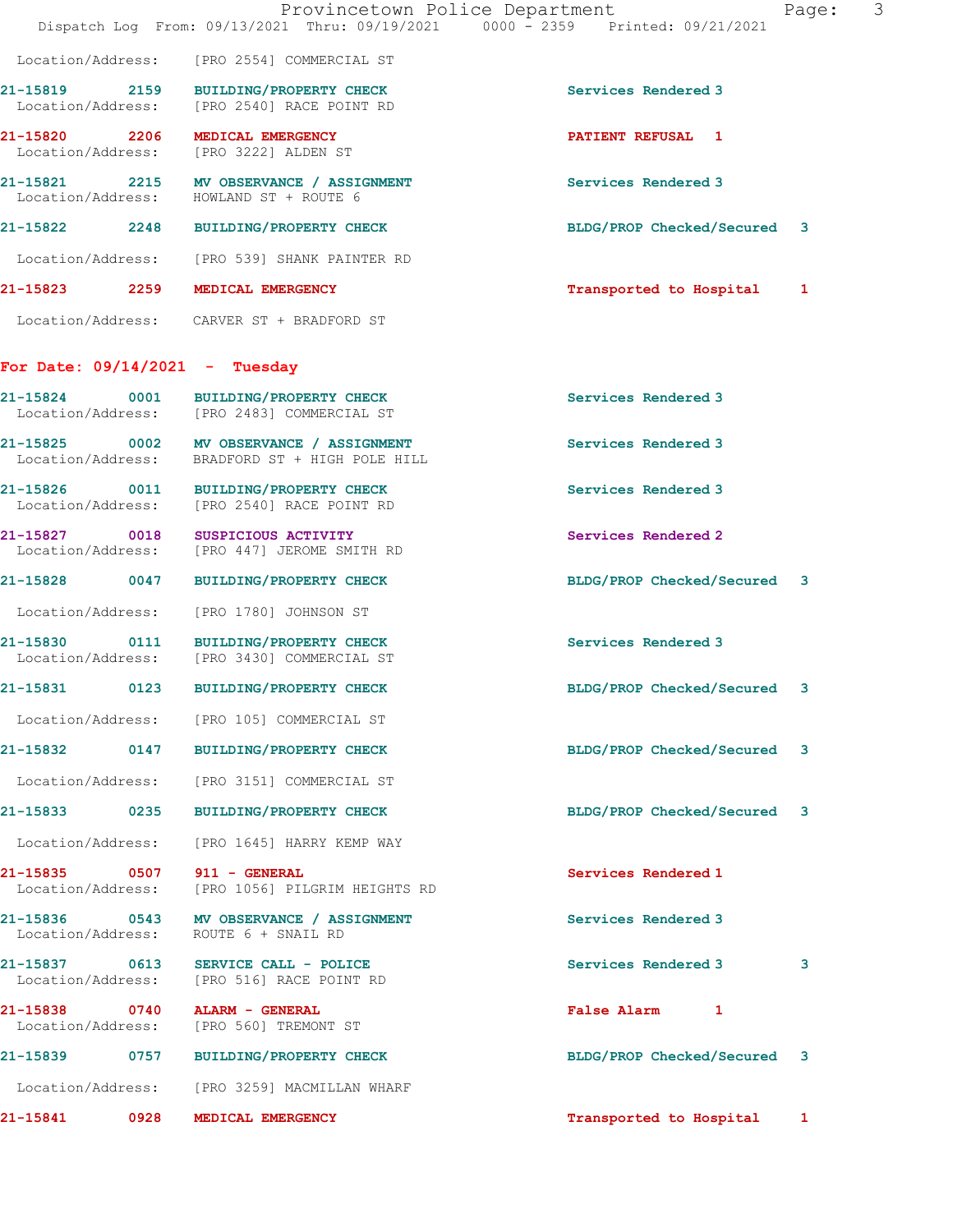|                                                                                    | Provincetown Police Department               | Dispatch Log From: 09/13/2021 Thru: 09/19/2021 0000 - 2359 Printed: 09/21/2021 | 4<br>Page: |  |
|------------------------------------------------------------------------------------|----------------------------------------------|--------------------------------------------------------------------------------|------------|--|
| Location/Address: [PRO 440] HARRY KEMP WAY                                         |                                              |                                                                                |            |  |
| 21-15842 0939 HARASSMENT / THREATS<br>Location/Address: [PRO 542] SHANK PAINTER RD |                                              | Services Rendered 2                                                            | 1          |  |
| 21-15843 0946 TRAFFIC CONTROL<br>Location/Address: CENTER ST + COMMERCIAL ST       |                                              | Services Rendered 3                                                            |            |  |
| 21-15844 1107 PARKING COMPLAINT<br>Location/Address: [PRO 2539] RYDER ST EXT       |                                              | Services Rendered 3                                                            |            |  |
| 21-15845 1118 FOLLOW UP<br>Location/Address: [PRO 542] SHANK PAINTER RD            |                                              | FOLLOW UP<br>$\mathbf{2}$                                                      |            |  |
| 21-15846 1130 LOST PROPERTY<br>Location/Address: [PRO 542] SHANK PAINTER RD        |                                              | Services Rendered 3                                                            |            |  |
| 21-15847 1145 LOST PROPERTY<br>Location/Address: [PRO 542] SHANK PAINTER RD        |                                              | Services Rendered 3                                                            |            |  |
| 21-15848 1202 PROPERTY DAMAGE<br>Location/Address: [PRO 2911] COMMERCIAL ST        |                                              | Services Rendered 3                                                            |            |  |
| 21-15849 1219 MEDICAL EMERGENCY                                                    |                                              | Transported to Hospital 1                                                      |            |  |
| Location/Address: OLD COLONY WAY                                                   |                                              |                                                                                |            |  |
| Location/Address: [PRO 442] HARRY KEMP WAY                                         | 21-15850 1226 DISTURBANCE - FIGHT / ARGUMENT | Services Rendered 1                                                            |            |  |
| 21-15851 1227 MEDICAL EMERGENCY                                                    |                                              | Transported to Hospital 1                                                      |            |  |
| Location/Address: [PRO 3259] MACMILLAN WHARF                                       |                                              |                                                                                |            |  |
| 21-15853 1332 ASSIST CITIZEN<br>Location/Address: [PRO 1004] NELSON AVE            |                                              | Services Rendered 3                                                            |            |  |
| 21-15854 1351 MV DISABLED<br>Location/Address: [PRO 2479] ROUTE 6                  |                                              | Services Rendered 2                                                            |            |  |
| 21-15855 1421 MEDICAL EMERGENCY<br>Location/Address: [PRO 223] COMMERCIAL ST       |                                              | PATIENT REFUSAL 1                                                              |            |  |
| 21-15856 1431 ANIMAL CALL                                                          |                                              | Transferred Custody                                                            | 2          |  |
| Location/Address: [PRO 526] RYDER ST EXT                                           |                                              |                                                                                |            |  |
| 21-15858 1512 MEDICAL EMERGENCY                                                    |                                              | Transported to Hospital                                                        | 1          |  |
| Location/Address: [PRO 3222] ALDEN ST                                              |                                              |                                                                                |            |  |
| 21-15859 1519 SERVICE CALL - POLICE<br>Location/Address: [PRO 569] WINSLOW ST      |                                              | Services Rendered 3                                                            |            |  |
| 21-15861 1549 MV STOP<br>Location/Address: ROUTE 6 + CONWELL ST                    |                                              | <b>VERBAL WARNING 3</b>                                                        |            |  |
| 21-15862 1559 MV OBSERVANCE / ASSIGNMENT<br>Location/Address: [PRO 3440] ROUTE 6   |                                              | Services Rendered 3                                                            |            |  |
| 21-15863 1607 ASSIST CITIZEN<br>Location/Address: [PRO 488] MAYFLOWER ST           |                                              | Services Rendered 3                                                            |            |  |
| 21-15864 1608 FLIGHT COVERAGE<br>Location/Address: [PRO 516] RACE POINT RD         |                                              | Services Rendered 3                                                            |            |  |
| 21-15865 1639 PROPERTY DAMAGE<br>Location/Address: COMMERCIAL ST                   |                                              | Services Rendered 3                                                            |            |  |
| 21-15874 1645 BUILDING/PROPERTY CHECK                                              |                                              | BLDG/PROP Checked/Secured 3                                                    |            |  |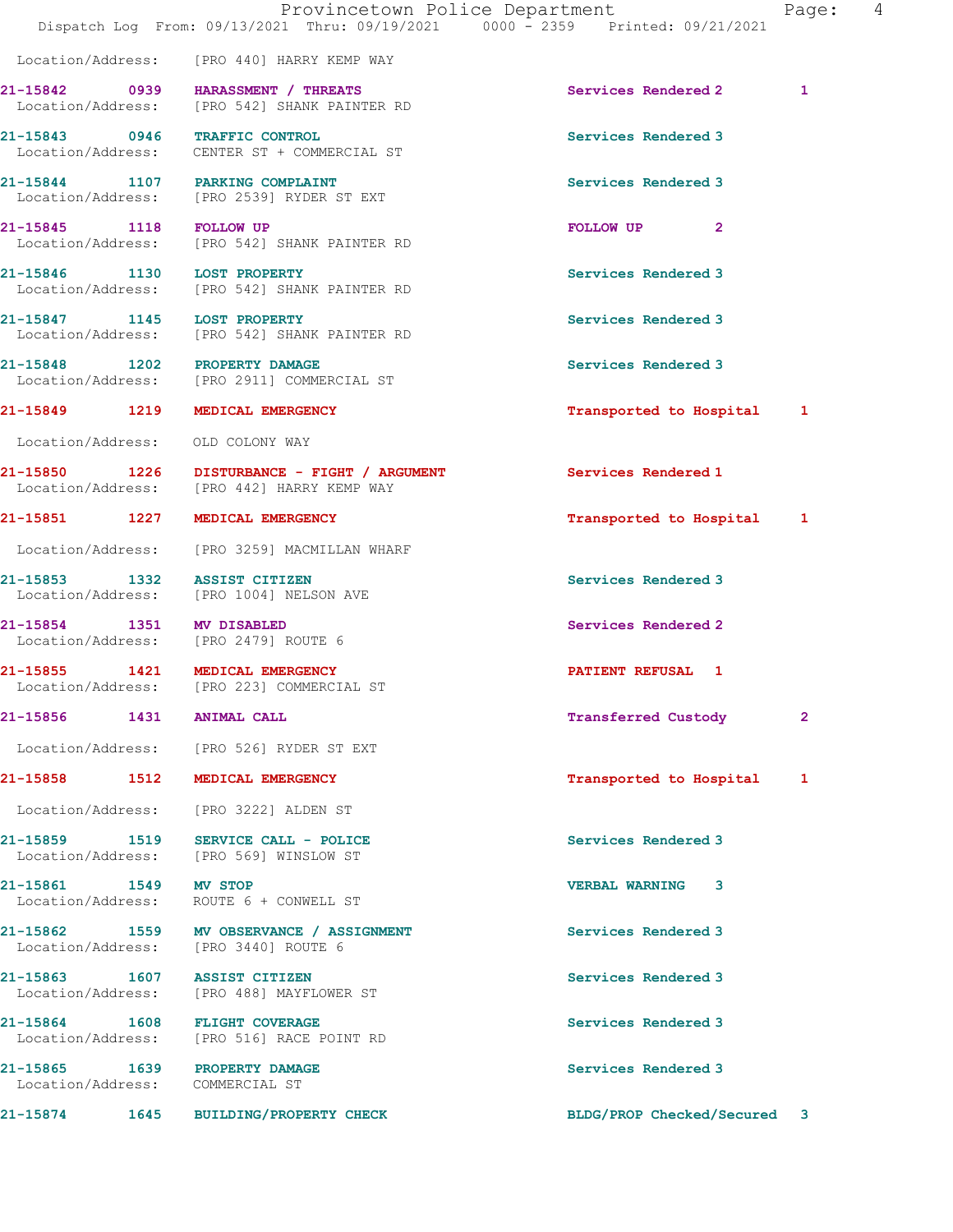Location/Address: [PRO 519] RACE POINT RD

21-15875 1700 MV OBSERVANCE / ASSIGNMENT Services Rendered 3 Location/Address: [PRO 2001] CONWELL ST

21-15868 1718 BUILDING/PROPERTY CHECK Services Rendered 3<br>
Location/Address: [PRO 3259] MACMILLAN WHARF

21-15869 1732 BUILDING/PROPERTY CHECK BLDG/PROP Checked/Secured 3

Location/Address: [PRO 2540] RACE POINT RD

Location/Address: COMMERCIAL ST

21-15872 1821 BUILDING/PROPERTY CHECK Services Rendered 3 Location/Address: [PRO 3430] COMMERCIAL ST

21-15873 1838 MV OBSERVANCE / ASSIGNMENT Services Rendered 3 Location/Address: SNAIL RD + ROUTE 6

21-15879 2057 MV STOP VERBAL WARNING 3 Location/Address: [PRO 3317] CEMETERY RD

Location/Address: [PRO 4157] COMMERCIAL ST

21-15882 2138 FOLLOW UP Services Rendered 2 Location/Address: [PRO 80] CARVER ST Refer To P/C: 21-175-AR

21-15883 2142 BUILDING/PROPERTY CHECK Services Rendered 3 Location/Address: [PRO 530] SHANK PAINTER RD

21-15884 2155 BUILDING/PROPERTY CHECK Services Rendered 3 Location/Address: [PRO 2512] JEROME SMITH RD

21-15885 2250 BUILDING/PROPERTY CHECK BLDG/PROP Checked/Secured 3

Location/Address: [PRO 1895] BRADFORD ST

21-15887 2355 MV OBSERVANCE / ASSIGNMENT Services Rendered 3 Location/Address: BRADFORD ST + RYDER ST

## For Date: 09/15/2021 - Wednesday

21-15888 0018 MV STOP 3 Location/Address: [PRO 4136] BRADFORD ST + STANDISH ST 21-15889 0038 MV OBSERVANCE / ASSIGNMENT Services Rendered 3 Location/Address: [PRO 4136] BRADFORD ST 21-15891 0105 DISTURBANCE - FIGHT / ARGUMENT Unfounded 1 Location/Address: [PRO 1952] COMMERCIAL ST 21-15894 0131 BUILDING/PROPERTY CHECK BLDG/PROP Checked/Secured 3 Location/Address: [PRO 2520] PRINCE ST 21-15892 0132 SUSPICIOUS ACTIVITY CHARGES SPOKEN TO 2 Location/Address: [PRO 2520] PRINCE ST 21-15893 0136 DISTURBANCE - FIGHT / ARGUMENT GONE ON ARRIVAL 1 Location/Address: [PRO 1952] COMMERCIAL ST 21-15896 0204 MV OBSERVANCE / ASSIGNMENT Services Rendered 3 Location/Address: BRADFORD ST + HOWLAND ST 21-15897 0208 MV OBSERVANCE / ASSIGNMENT Citation / Warning Issued 3

[PRO 3259] MACMILLAN WHARF

21-15870 1738 911 - GENERAL **Services Rendered 1** 

21-15881 2123 BUILDING/PROPERTY CHECK BLDG/PROP Checked/Secured 3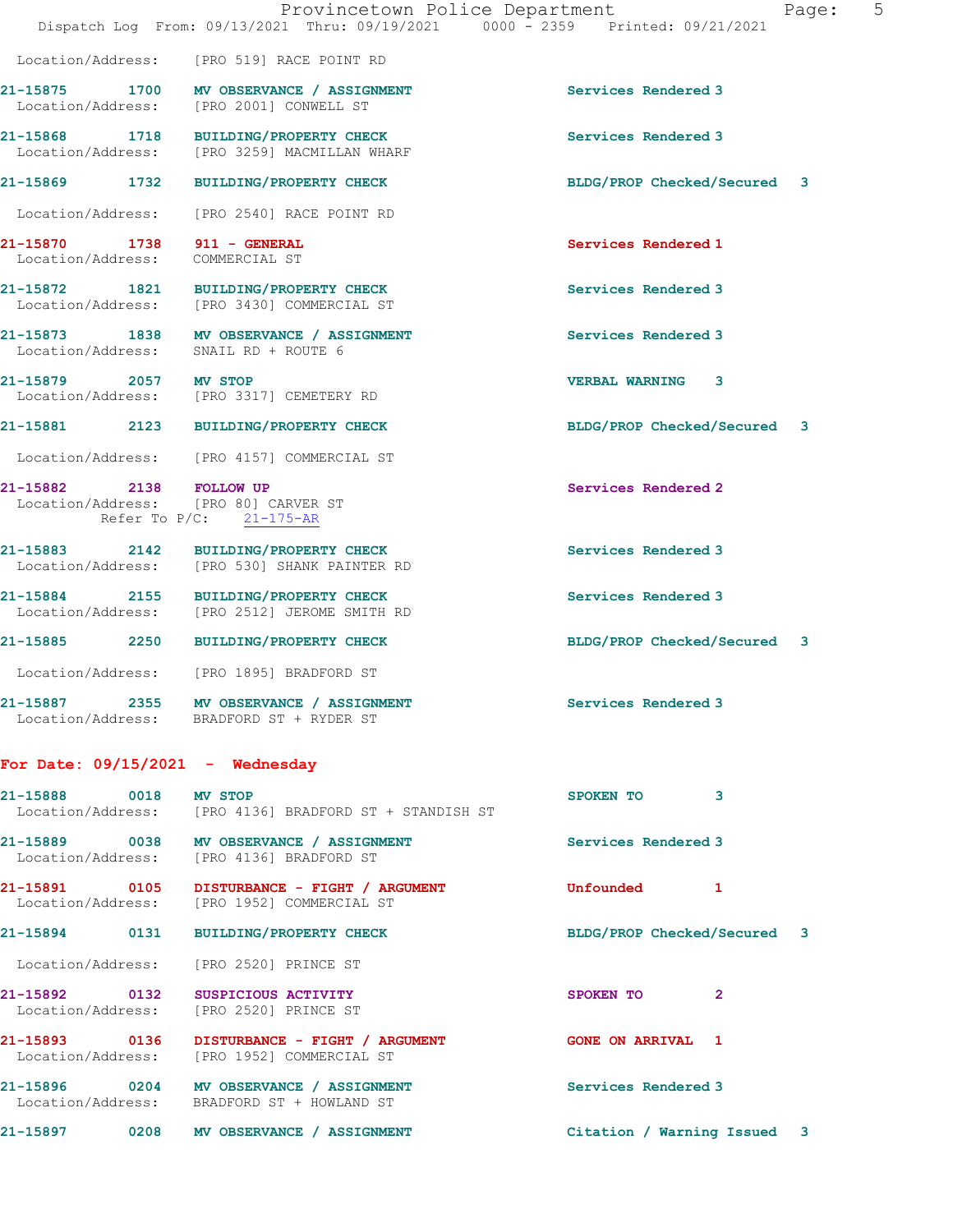|                                                    | Location/Address: ROUTE 6 + SNAIL RD                                                   |                             |                |
|----------------------------------------------------|----------------------------------------------------------------------------------------|-----------------------------|----------------|
| 21-15898 0215 MV STOP<br>Location/Address: ROUTE 6 |                                                                                        | VERBAL WARNING 3            |                |
|                                                    | 21-15899 0220 NOISE COMPLAINT<br>Location/Address: [PRO 3432] COMMERCIAL ST            | 3<br>SPOKEN TO              |                |
| 21-15900 0304                                      | <b>BUILDING/PROPERTY CHECK</b>                                                         | BLDG/PROP Checked/Secured 3 |                |
|                                                    | Location/Address: [PRO 530] SHANK PAINTER RD                                           |                             |                |
| 21-15901 0509                                      | <b>BUILDING/PROPERTY CHECK</b>                                                         | BLDG/PROP Checked/Secured 3 |                |
| Location/Address:                                  | [PRO 4041] BRADFORD ST                                                                 |                             |                |
| 21-15902 0510                                      | BUILDING/PROPERTY CHECK<br>Location/Address: [PRO 2483] COMMERCIAL ST                  | Services Rendered 3         |                |
|                                                    | 21-15904 0538 MV OBSERVANCE / ASSIGNMENT<br>Location/Address: [PRO 3287] ROUTE 6       | Services Rendered 3         |                |
| 21-15905 0540 FOLLOW UP                            | Location/Address: FREEMAN ST + COMMERCIAL ST                                           | $\mathbf{2}$<br>SPOKEN TO   |                |
|                                                    | 21-15907 0602 MV OBSERVANCE / ASSIGNMENT<br>Location/Address: BRADFORD ST + HOWLAND ST | Services Rendered 3         |                |
|                                                    | 21-15908 0624 FLIGHT COVERAGE<br>Location/Address: [PRO 516] RACE POINT RD             | Services Rendered 3         | $\overline{2}$ |
| 21-15909 0627<br>Location/Address:                 | MV COMPLAINT<br>[PRO 2483] COMMERCIAL ST                                               | Services Rendered 2         |                |
|                                                    | 21-15910 0739 HARASSMENT / THREATS<br>Location/Address: [PRO 542] SHANK PAINTER RD     | Services Rendered 2         | 6              |
| 21-15912 0810                                      | SERVICE CALL - POLICE<br>Location/Address: [PRO 488] MAYFLOWER ST                      | Services Rendered 3         |                |
| 21-15913 0812                                      | SERVICE CALL - POLICE<br>Location/Address: [PRO 569] WINSLOW ST                        | Services Rendered 3         |                |
| 21-15914 0813                                      | <b>ANIMAL CALL</b><br>Location/Address: [PRO 542] SHANK PAINTER RD                     | Services Rendered 2         |                |
|                                                    | 21-15916 0845 LARCENY / FORGERY / FRAUD<br>Location/Address: [PRO 442] HARRY KEMP WAY  | Services Rendered 2         |                |
|                                                    | 21-15917 0849 LOST PROPERTY<br>Location/Address: [PRO 542] SHANK PAINTER RD            | Services Rendered 3         |                |
|                                                    | 21-15918 0851 LOST PROPERTY<br>Location/Address: [PRO 542] SHANK PAINTER RD            | Services Rendered 3         |                |
| 21-15919 0859                                      | MEDICAL EMERGENCY<br>Location/Address: [PRO 2977] COMMERCIAL ST                        | Services Rendered 1         |                |
|                                                    | 21-15921 0945 LARCENY / FORGERY / FRAUD<br>Location/Address: [PRO 285] COMMERCIAL ST   | Services Rendered 2         |                |
|                                                    | 21-15922 0950 LOST PROPERTY<br>Location/Address: [PRO 542] SHANK PAINTER RD            | Services Rendered 3         |                |
| 21-15924 1036 MV STOLEN                            | Location/Address: [PRO 3075] SHANK PAINTER RD                                          | <b>Unfounded</b><br>3       |                |
|                                                    | 21-15925 1108 MEDICAL EMERGENCY                                                        | Transported to Hospital     | $\mathbf{1}$   |
|                                                    | Location/Address: [PRO 3670] SHANK PAINTER RD                                          |                             |                |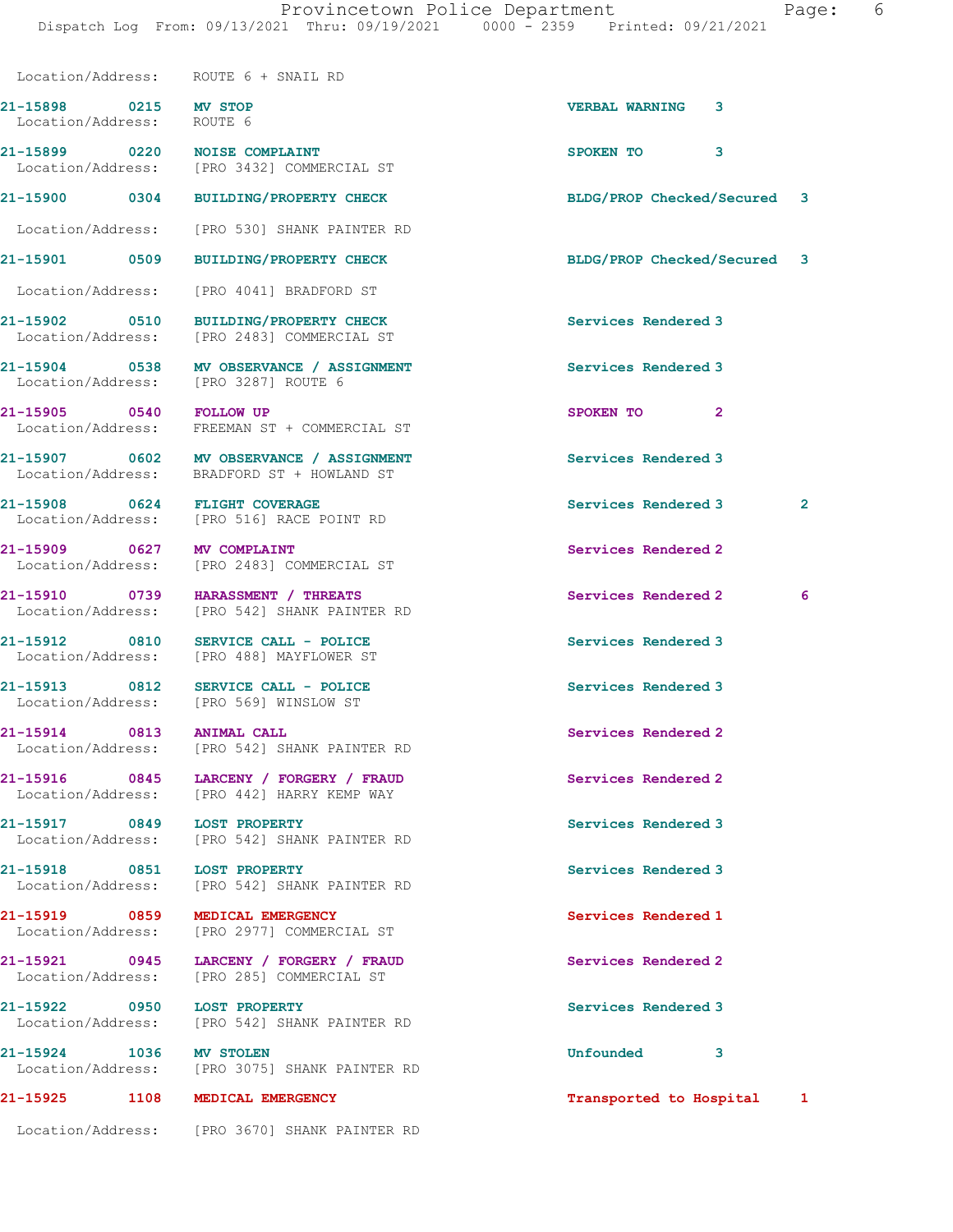|                                 | 21-15926 1131 PARKING COMPLAINT<br>Location/Address: [PRO 569] WINSLOW ST                | Services Rendered 3         |              |   |
|---------------------------------|------------------------------------------------------------------------------------------|-----------------------------|--------------|---|
| 21-15928 1205 ANIMAL CALL       | Location/Address: [PRO 3259] MACMILLAN WHARF                                             | Services Rendered 2         |              |   |
| 21-15929 1313 FOLLOW UP         | Location/Address: [PRO 442] HARRY KEMP WAY                                               | FOLLOW UP                   | $\mathbf{2}$ |   |
|                                 | 21-15931 1400 MV OBSERVANCE / ASSIGNMENT<br>Location/Address: [PRO 3440] ROUTE 6         | Services Rendered 3         |              |   |
| 21-15932 1404 LOST PROPERTY     | Location/Address: [PRO 542] SHANK PAINTER RD                                             | Services Rendered 3         |              |   |
| 21-15933 1432 MV COLLISION      | Location/Address: [PRO 542] SHANK PAINTER RD                                             | SPOKEN TO 1                 |              |   |
| 21-15934 1445 LOST PROPERTY     | Location/Address: [PRO 542] SHANK PAINTER RD                                             | Services Rendered 3         |              |   |
|                                 | 21-15935 1504 SERVICE CALL - POLICE<br>Location/Address: [PRO 569] WINSLOW ST            | Services Rendered 3         |              |   |
| Location/Address: COMMERCIAL ST | 21-15936 1507 PARKING COMPLAINT                                                          | SPOKEN TO 3                 |              |   |
|                                 | 21-15939 1606 BUILDING/PROPERTY CHECK                                                    | BLDG/PROP Checked/Secured 3 |              |   |
|                                 | Location/Address: [PRO 2500] COMMERCIAL ST                                               |                             |              |   |
| 21-15940 1631 MV DISABLED       | Location/Address: [PRO 1892] SHANK PAINTER RD                                            | Services Rendered 2         |              |   |
|                                 | 21-15942 1705 MEDICAL EMERGENCY                                                          | Transported to Hospital 1   |              |   |
|                                 | Location/Address: [PRO 3222] ALDEN ST                                                    |                             |              |   |
| 21-15943 1821 MV COMPLAINT      | Location/Address: [PRO 661] STANDISH ST                                                  | Services Rendered 2         |              |   |
|                                 | 21-15945 1929 BUILDING/PROPERTY CHECK                                                    | BLDG/PROP Checked/Secured 3 |              |   |
|                                 | Location/Address: [PRO 1638] COMMERCIAL ST                                               |                             |              |   |
| 21-15948 2001 MV STOP           | Location/Address: ROUTE 6 + SNAIL RD                                                     | <b>VERBAL WARNING</b>       | 3            |   |
|                                 | 21-15949 2113 MV OBSERVANCE / ASSIGNMENT<br>Location/Address: ROUTE 6 + SHANK PAINTER RD | Services Rendered 3         |              |   |
|                                 | 21-15950 2125 MV OBSERVANCE / ASSIGNMENT<br>Location/Address: ROUTE 6 + SNAIL RD         | Services Rendered 3         |              |   |
| 21-15951 2130 MV STOP           | Location/Address: ROUTE 6 + SHANK PAINTER RD                                             | <b>VERBAL WARNING 3</b>     |              |   |
|                                 | 21-15952 2213 BUILDING/PROPERTY CHECK                                                    | BLDG/PROP Checked/Secured   |              | 3 |
|                                 | Location/Address: [PRO 447] JEROME SMITH RD                                              |                             |              |   |
|                                 | 21-15953 2217 BUILDING/PROPERTY CHECK<br>Location/Address: [PRO 2898] JEROME SMITH RD    | Services Rendered 3         |              |   |
| 21-15954 2223 MV STOP           | Location/Address: WEST VINE ST + BRADFORD ST EXT                                         | <b>VERBAL WARNING</b>       | 3            |   |
| 21-15955 2230 LOST PROPERTY     | Location/Address: [PRO 2490] PROVINCELANDS RD                                            | Services Rendered 3         |              |   |
|                                 |                                                                                          |                             |              |   |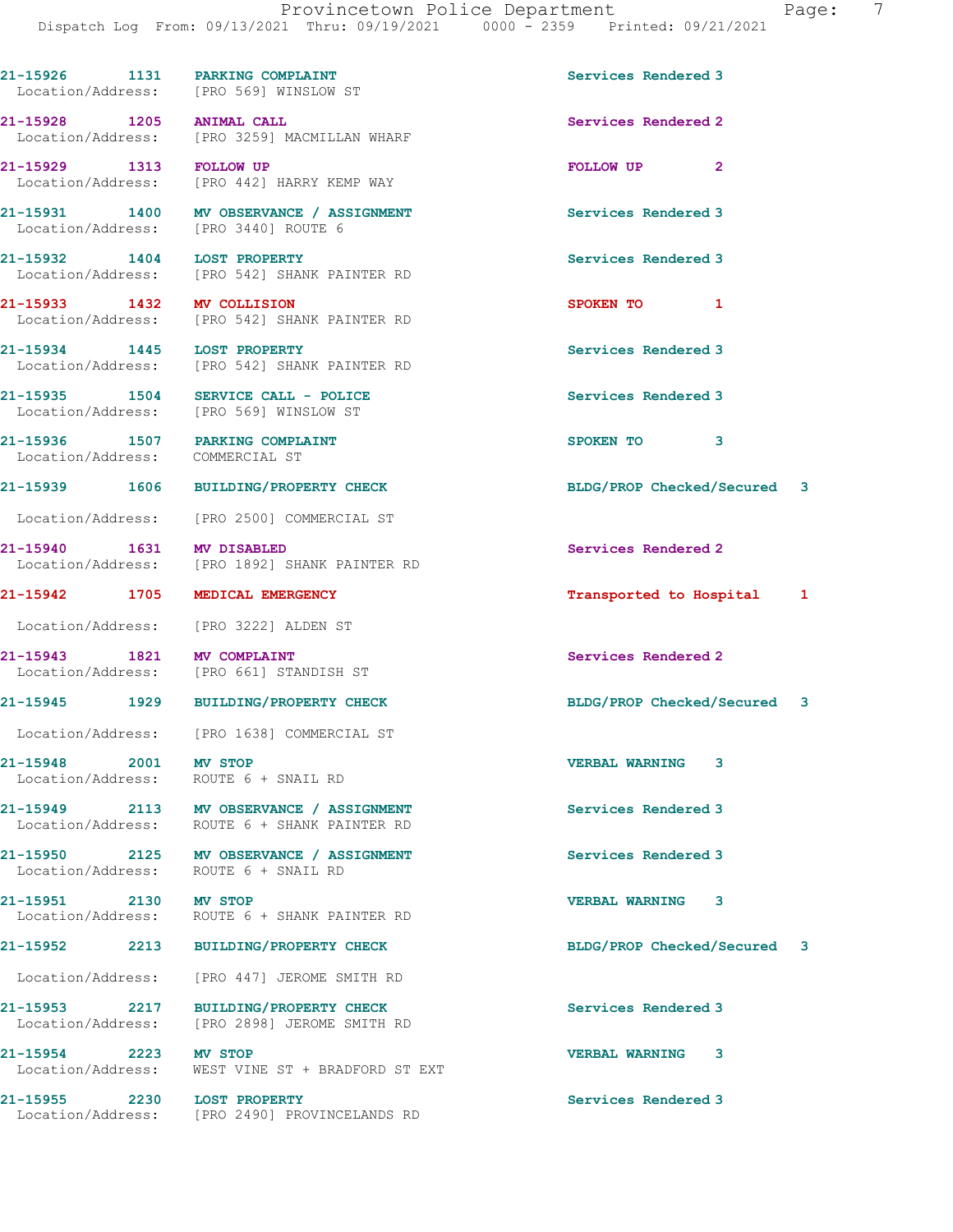|  |  |  | For Date: 09/16/2021 |  | Thursday |  |
|--|--|--|----------------------|--|----------|--|
|--|--|--|----------------------|--|----------|--|

21-15957 0005 MV OBSERVANCE / ASSIGNMENT Services Rendered 3 BRADFORD ST + RYDER ST

21-15958 0016 BAR CHECK Services Rendered 3 Location/Address: [PRO 3443] COMMERCIAL ST

Location/Address: ROUTE 6 + HOWLAND ST

1

Location/Address: [PRO 106] COMMERCIAL ST

Location/Address: BRADFORD ST + HOWLAND ST

Location/Address: [PRO 2540] RACE POINT RD

Location/Address: [PRO 3430] COMMERCIAL ST

Location/Address: [PRO 519] RACE POINT RD

Location/Address: [PRO 379] COMMERCIAL ST

Location/Address:

21-15968 0258 BUILDING/PROPERTY CHECK Services Rendered 3 [PRO 447] JEROME SMITH RD 21-15969 0507 BUILDING/PROPERTY CHECK Services Rendered 3 Location/Address: [PRO 3259] MACMILLAN WHARF

21-15971 0549 MV OBSERVANCE / ASSIGNMENT Services Rendered 3<br>
Location/Address: [PRO 521] ROUTE 6

21-15973 0603 MV OBSERVANCE / ASSIGNMENT Services Rendered 3 Location/Address: SHANK PAINTER RD + BRADFORD ST

21-15974 0630 FLIGHT COVERAGE Services Rendered 3 Location/Address: [PRO 516] RACE POINT RD

21-15975 0758 SERVICE CALL - POLICE Services Rendered 3 Location/Address: [PRO 488] MAYFLOWER ST

21-15976 0807 SERVICE CALL - POLICE 3 Services Rendered 3 Location/Address: [PRO 569] WINSLOW ST

21-15977 0827 MV COLLISION Services Rendered 1 Location/Address: [PRO 4137] SHANK PAINTER RD

Location/Address: [PRO 440] HARRY KEMP WAY

21-15979 1004 LOST PROPERTY Services Rendered 3 Location/Address: [PRO 542] SHANK PAINTER RD

21-15980 1007 LOST PROPERTY Services Rendered 3 Location/Address: [PRO 3456] RYDER ST EXT

21-15981 1041 PARKING COMPLAINT Vehicle Towed 3 Location/Address: [PRO 1265] COMMERCIAL ST

21-15959 0024 MV OBSERVANCE / ASSIGNMENT Services Rendered 3

21-15961 0042 MEDICAL EMERGENCY Transported to Hospital 1

21-15962 0109 MV OBSERVANCE / ASSIGNMENT Services Rendered 3

21-15965 0201 BUILDING/PROPERTY CHECK Services Rendered 3

21-15966 0207 BUILDING/PROPERTY CHECK Services Rendered 3

21-15967 0258 BUILDING/PROPERTY CHECK BLDG/PROP Checked/Secured 3

21-15970 0544 BUILDING/PROPERTY CHECK BLDG/PROP Checked/Secured 3

21-15978 0949 MEDICAL EMERGENCY Transported to Hospital 1

21-15982 1100 BUILDING/PROPERTY CHECK BLDG/PROP Checked/Secured 3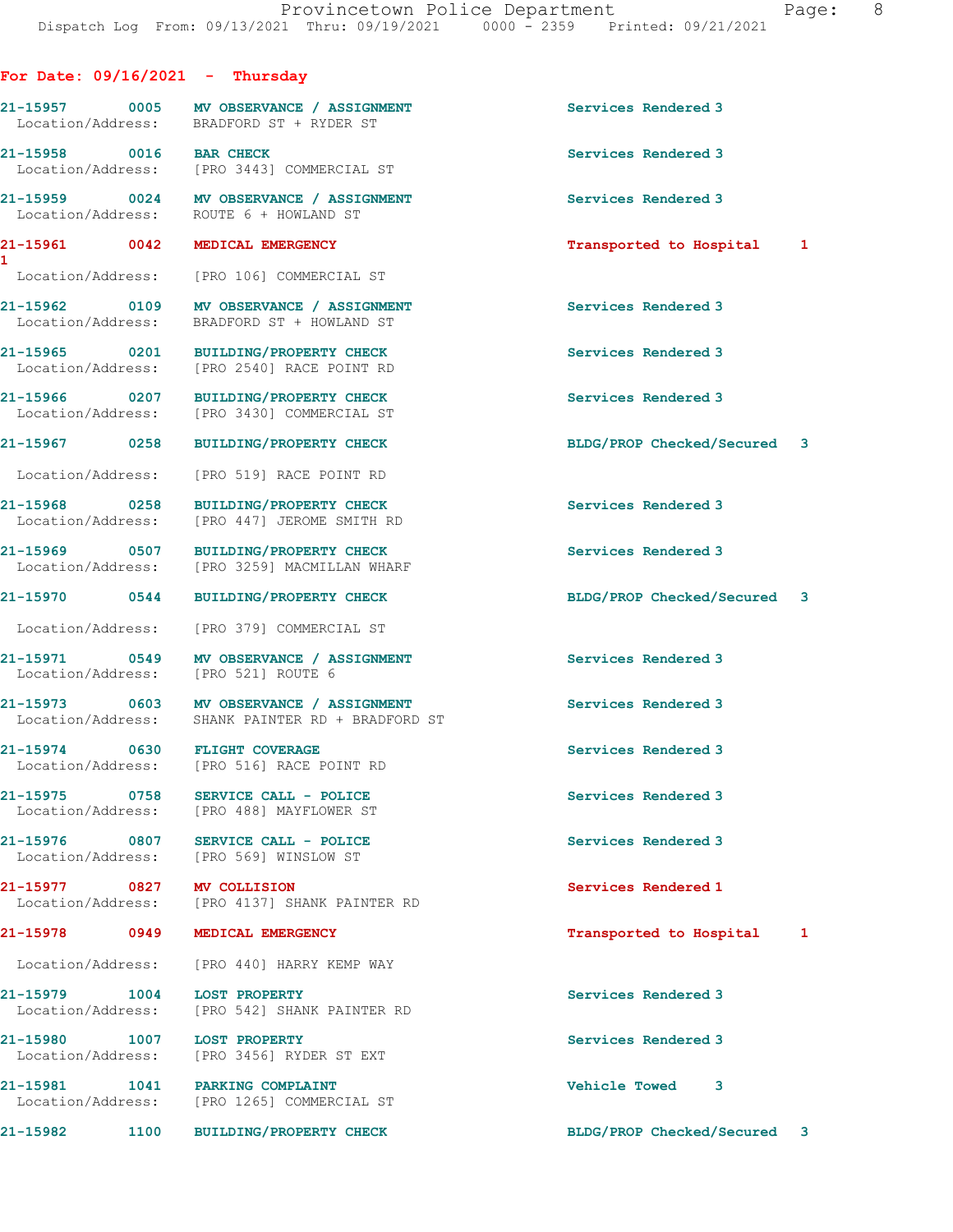Location/Address: [PRO 3230] COMMERCIAL ST

21-15984 1128 FOLLOW UP Services Rendered 2 Location/Address: [PRO 285] COMMERCIAL ST

21-15997 1629 MV STOP VERBAL WARNING 3 Location/Address: ROUTE 6 + SNAIL RD

21-15985 1149 911 - GENERAL SPOKEN TO 1 Location/Address: [PRO 3165] RACE POINT RD

21-15987 1310 911 - GENERAL Could Not Locate 1<br>
Location/Address: [PRO 146] COMMERCIAL ST [PRO 146] COMMERCIAL ST

21-15989 1443 ALARM - GENERAL False Alarm 1 Location/Address: [PRO 105] COMMERCIAL ST

21-15990 1445 ALARM - GENERAL False Alarm 1 Location/Address: [PRO 488] MAYFLOWER ST

21-15991 1459 SERVICE CALL - POLICE Services Rendered 3 Location/Address: [PRO 569] WINSLOW ST

21-15993 1540 BUILDING/PROPERTY CHECK Services Rendered 3 Location/Address: [PRO 3259] MACMILLAN WHARF

21-15995 1604 ALARM - FIRE False Alarm 1 Location/Address: [PRO 1318] COMMERCIAL ST

21-15994 1605 MV OBSERVANCE / ASSIGNMENT Services Rendered 3 Location/Address: [PRO 3440] ROUTE 6

Location/Address: [PRO 2379] PILGRIM HEIGHTS RD

Location/Address: ROUTE 6 + SNAIL RD

21-16001 1715 HARASSMENT / THREATS SERVICES Rendered 2<br>
Location/Address: [PRO 542] SHANK PAINTER RD [PRO 542] SHANK PAINTER RD

21-16002 1807 BAR CHECK Services Rendered 3 Location/Address: [PRO 3633] COMMERCIAL ST

21-16003 1817 MV OBSERVANCE / ASSIGNMENT Services Rendered 3 Location/Address: JEROME SMITH RD + SHANK PAINTER RD

21-16004 1926 NOISE COMPLAINT Services Rendered 3 Location/Address: [PRO 1318] COMMERCIAL ST

21-16005 1931 MV STOP VERBAL WARNING 3 Location/Address: RYDER ST + COMMERCIAL ST

21-16006 1959 MV OBSERVANCE / ASSIGNMENT Services Rendered 3 Location/Address: [PRO 3440] ROUTE 6

Location/Address: [PRO 1638] COMMERCIAL ST

21-16009 2024 BUILDING/PROPERTY CHECK BLDG/PROP Checked/Secured 3

Location/Address: [PRO 182] COMMERCIAL ST

21-16010 2030 MV OBSERVANCE / ASSIGNMENT Services Rendered 3 Location/Address: HIGH POLE HILL + BRADFORD ST

21-15996 1618 MEDICAL EMERGENCY Transported to Hospital 1

21-15998 1642 MV STOP Citation / Warning Issued 3

21-16008 2016 BUILDING/PROPERTY CHECK BLDG/PROP Checked/Secured 3

21-16011 2032 BAR CHECK Services Rendered 3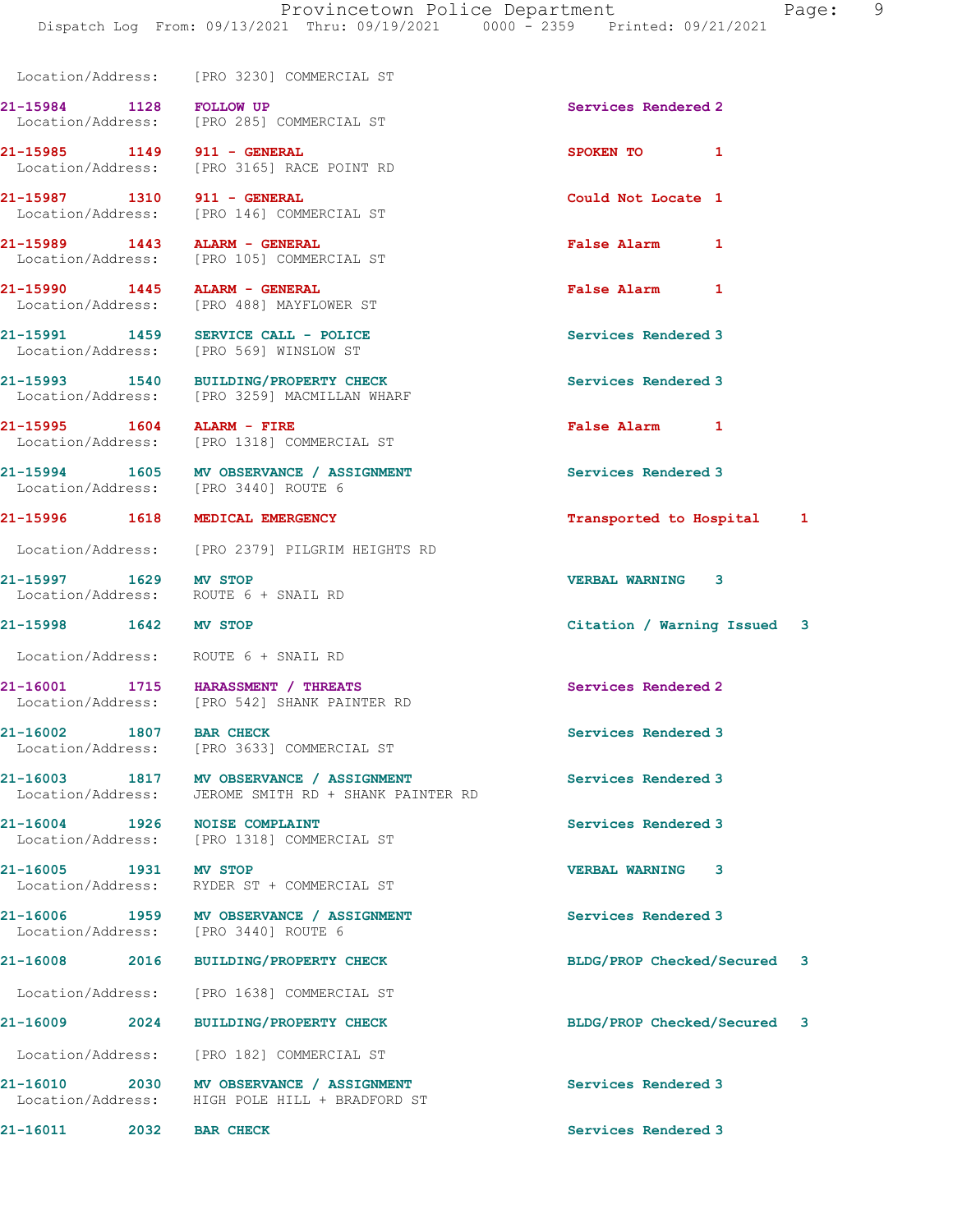|                                                                | Dispatch Log From: 09/13/2021 Thru: 09/19/2021 0000 - 2359 Printed: 09/21/2021         | Provincetown Police Department<br>10<br>Page: |
|----------------------------------------------------------------|----------------------------------------------------------------------------------------|-----------------------------------------------|
|                                                                | Location/Address: [PRO 399] COMMERCIAL ST                                              |                                               |
|                                                                | 21-16012 2040 ASSIST CITIZEN                                                           | Referred to Other Agency<br>3                 |
|                                                                | Location/Address: PRINCE ST + BRADFORD ST                                              |                                               |
|                                                                | 21-16013 2041 ASSIST CITIZEN<br>Location/Address: [PRO 526] RYDER ST EXT               | Services Rendered 3                           |
|                                                                | 21-16014 2050 MEDICAL EMERGENCY                                                        | Transported to Hospital 1                     |
|                                                                | Location/Address: PRINCE ST + BRADFORD ST                                              |                                               |
| 21-16015 2059 MV STOP                                          |                                                                                        | Citation / Warning Issued 3                   |
|                                                                | Location/Address: ROUTE 6 + SHANK PAINTER RD                                           |                                               |
|                                                                | 21-16016 2123 ALARM - FIRE<br>Location/Address: [PRO 4125] HARBOR HILL RD              | False Alarm 1                                 |
|                                                                | 21-16017 2220 MV OBSERVANCE / ASSIGNMENT<br>Location/Address: BRADFORD ST + HOWLAND ST | Services Rendered 3                           |
| 21-16019 2231 911 - GENERAL<br>Location/Address: COMMERCIAL ST |                                                                                        | Services Rendered 1                           |
|                                                                | 21-16020 2235 ALARM - GENERAL<br>Location/Address: [PRO 3089] BRADFORD ST              | False Alarm 1                                 |
|                                                                | 21-16021 2332 BUILDING/PROPERTY CHECK                                                  | BLDG/PROP Checked/Secured 3                   |
| Location/Address:                                              | [PRO 1780] JOHNSON ST                                                                  |                                               |
|                                                                | 21-16022 2336 BUILDING/PROPERTY CHECK<br>Location/Address: [PRO 3430] COMMERCIAL ST    | Services Rendered 3                           |
|                                                                | 21-16023 2345 BUILDING/PROPERTY CHECK                                                  | BLDG/PROP Checked/Secured 3                   |
|                                                                | Location/Address: [PRO 2512] JEROME SMITH RD                                           |                                               |
| For Date: $09/17/2021$ - Friday                                |                                                                                        |                                               |
| 21-16024                                                       | 0001<br><b>MV STOP</b><br>Location/Address: BRADFORD ST + SHANK PAINTER RD             | <b>VERBAL WARNING</b><br>3                    |

Location/Address: [PRO 2540] RACE POINT RD

Location/Address: [PRO 413] CONWELL ST

21-16025 0009 BUILDING/PROPERTY CHECK Services Rendered 3

21-16026 0019 MV OBSERVANCE / ASSIGNMENT Services Rendered 3

21-16027 0022 BAR CHECK Services Rendered 3 Location/Address: [PRO 3443] COMMERCIAL ST

21-16029 0026 COMPLAINT - GENERAL Services Rendered 3 Location/Address: [PRO 484] MASONIC PL

21-16030 0040 BAR CHECK Services Rendered 3 Location/Address: [PRO 272] COMMERCIAL ST

21-16031 0045 BAR CHECK Services Rendered 3 Location/Address: [PRO 399] COMMERCIAL ST

Location/Address: [PRO 2977] COMMERCIAL ST

21-16036 0236 BUILDING/PROPERTY CHECK Services Rendered 3 Location/Address: [PRO 2499] RACE POINT RD

21-16033 0107 BUILDING/PROPERTY CHECK BLDG/PROP Checked/Secured 3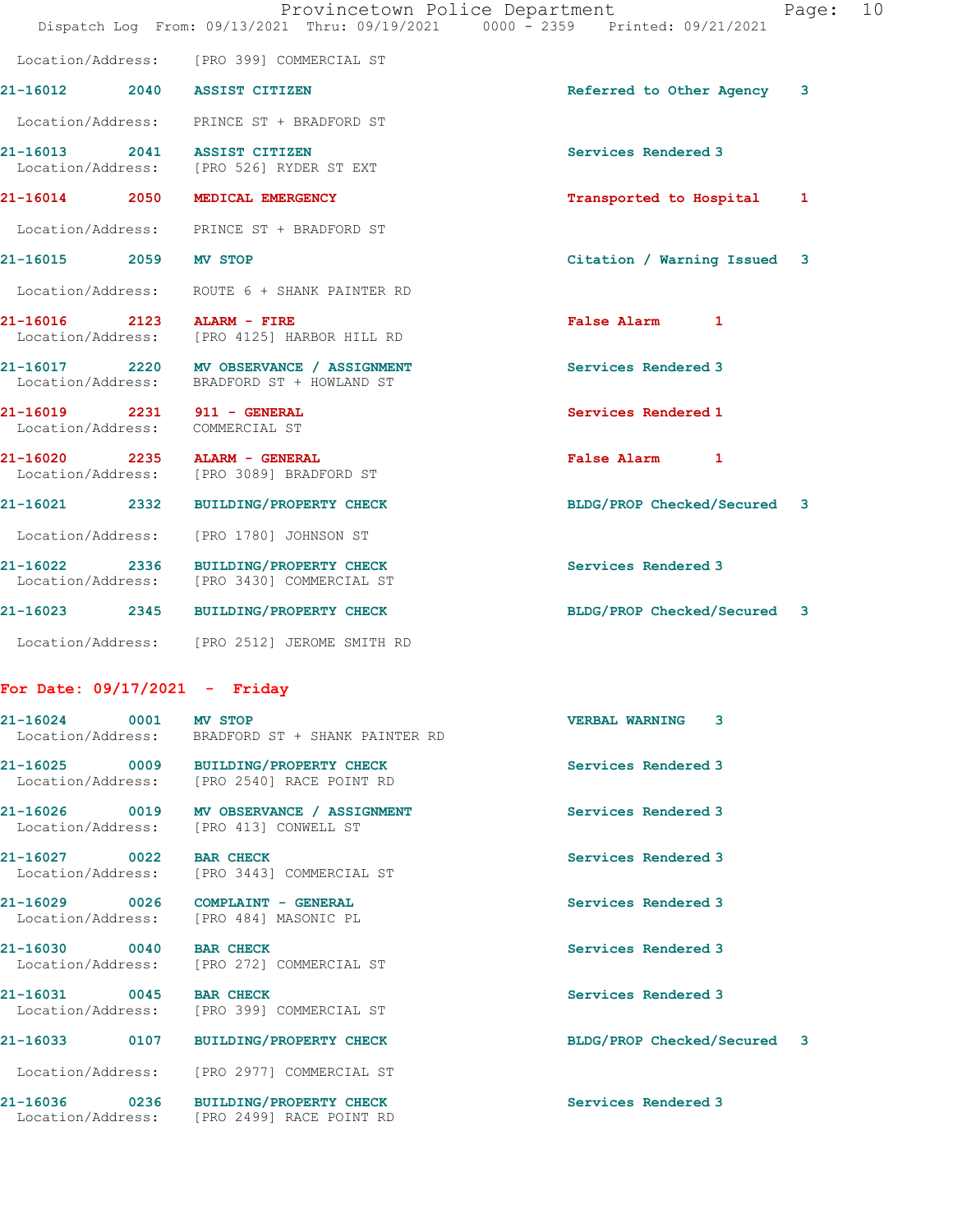Dispatch Log From: 09/13/2021 Thru: 09/19/2021 0000 - 2359 Printed: 09/21/2021 21-16037 0244 MV OBSERVANCE / ASSIGNMENT Services Rendered 3 Location/Address: ROUTE 6 + CONWELL ST 21-16038 0246 BUILDING/PROPERTY CHECK Services Rendered 3 Location/Address: [PRO 2206] PILGRIMS LANDING 21-16039 0319 MV OBSERVANCE / ASSIGNMENT Services Rendered 3 Location/Address: WEST VINE ST + BRADFORD ST EXT 21-16040 0322 MV OBSERVANCE / ASSIGNMENT Services Rendered 3<br>
Location/Address: [PRO 2277] BRADFORD ST [PRO 2277] BRADFORD ST 21-16041 0417 BUILDING/PROPERTY CHECK Services Rendered 3 Location/Address: [PRO 2520] PRINCE ST 21-16042 0521 MV OBSERVANCE / ASSIGNMENT Services Rendered 3 Location/Address: ROUTE 6 + HOWLAND ST 21-16043 0528 MV STOP VERBAL WARNING 3 Location/Address: ROUTE 6 + HOWLAND ST 21-16044 0533 BUILDING/PROPERTY CHECK Services Rendered 3 Location/Address: [PRO 530] SHANK PAINTER RD 21-16045 0613 FLIGHT COVERAGE Services Rendered 3 Location/Address: [PRO 516] RACE POINT RD 21-16046 0636 BUILDING/PROPERTY CHECK BLD/PROP CHECKED UNSECURE 3 Location/Address: [PRO 433] RYDER ST EXT 21-16047 0755 SERVICE CALL - POLICE Services Rendered 3 Location/Address: [PRO 488] MAYFLOWER ST 21-16048 1000 LARCENY / FORGERY / FRAUD SPOKEN TO 2 Location/Address: [PRO 405] CONANT ST 21-16050 1053 MEDICAL EMERGENCY **1053** 1053 MEDICAL EMERGENCY Location/Address: [PRO 440] HARRY KEMP WAY 21-16052 1151 HARASSMENT / THREATS Services Rendered 2 Location/Address: [PRO 442] HARRY KEMP WAY 21-16054 1333 ALARM - GENERAL False Alarm 1 Location/Address: [PRO 3382] COMMERCIAL ST 21-16055 1400 LARCENY / FORGERY / FRAUD SPOKEN TO 2 Location/Address: [PRO 1989] COMMERCIAL ST 21-16057 1443 MEDICAL EMERGENCY PATIENT REFUSAL 1 Location/Address: [PRO 2616] COMMERCIAL ST 21-16058 1504 MV COMPLAINT Vehicle Towed 2 Location/Address: [PRO 4125] HARBOR HILL RD 21-16059 1507 SCHOOL CROSSING Services Rendered 3 Location/Address: [PRO 569] WINSLOW ST 21-16060 1530 MV COLLISION 21-16060 Services Rendered 1 Location/Address: [PRO 3296] SHANK PAINTER RD 21-16068 1530 BUILDING/PROPERTY CHECK BLDG/PROP Checked/Secured 3 Location/Address: [PRO 1778] SHANK PAINTER RD 21-16063 1549 MV HIT & RUN Services Rendered 2<br>
Location/Address: [PRO 37] BRADFORD ST + STANDISH ST [PRO 37] BRADFORD ST + STANDISH ST Refer To Accident: 21-74-AC

21-16064 1615 FOLLOW UP Services Rendered 2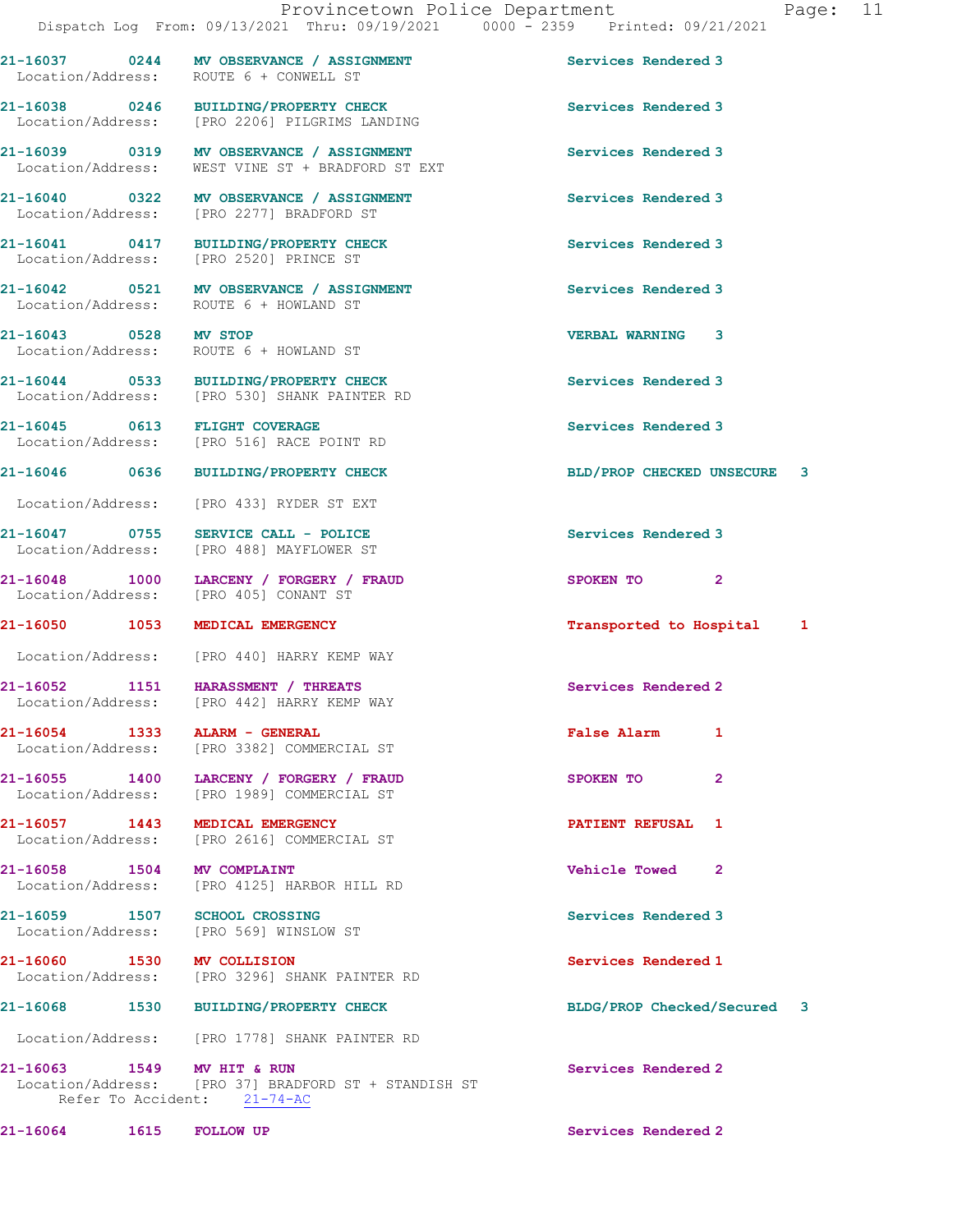Location/Address: [PRO 146] COMMERCIAL ST

21-16065 1623 ALARM - FIRE False Alarm 1 Location/Address: [PRO 2558] BRADFORD ST

21-16084 2153 MEDICAL EMERGENCY **1200 121-16084** 2153 MEDICAL EMERGENCY

Location/Address: [PRO 78] BRADFORD ST

21-16085 2230 DISORDERLY Services Rendered 1

21-16086 2259 MEDICAL EMERGENCY PATIENT REFUSAL 1 Location/Address: [PRO 542] SHANK PAINTER RD Refer To Arrest: 21-176-AR

## For Date: 09/18/2021 - Saturday

21-16087 0000 MV OBSERVANCE / ASSIGNMENT Services Rendered 3 Location/Address: [PRO 595] BRADFORD ST 21-16089 0020 BAR CHECK Services Rendered 3 Location/Address: [PRO 399] COMMERCIAL ST 21-16090 0040 BAR CHECK Services Rendered 3 Location/Address: [PRO 3276] COMMERCIAL ST 21-16091 0043 BUILDING/PROPERTY CHECK BLDG/PROP Checked/Secured 3

21-16066 1635 FOLLOW UP **Services Rendered 2**<br>
Location/Address: [PRO 63] BRADFORD ST EXT Location/Address: [PRO 63] BRADFORD ST EXT 21-16069 1656 ASSIST CITIZEN Services Rendered 3 Location/Address: [PRO 300] COMMERCIAL ST

21-16071 1901 HARASSMENT / THREATS Services Rendered 2 Location/Address: [PRO 542] SHANK PAINTER RD

21-16072 1910 LOST PROPERTY Services Rendered 3 Location/Address: [PRO 399] COMMERCIAL ST

21-16073 1914 BUILDING/PROPERTY CHECK Services Rendered 3 Location/Address: [PRO 3317] CEMETERY RD

21-16074 1922 BUILDING/PROPERTY CHECK Services Rendered 3 Location/Address: [PRO 3430] COMMERCIAL ST

21-16075 1935 MV OBSERVANCE / ASSIGNMENT Services Rendered 3<br>
Location/Address: PEARL ST + BRADFORD ST PEARL ST + BRADFORD ST

21-16076 1940 MEDICAL EMERGENCY **1940** 1940 121-16076 1940 1

Location/Address: [PRO 78] BRADFORD ST

21-16077 1946 MV STOP VERBAL WARNING 3 Location/Address: SHANK PAINTER RD + BRADFORD ST

21-16078 2026 BAR CHECK Services Rendered 3 Location/Address: [PRO 3432] COMMERCIAL ST

21-16079 2052 LOST PROPERTY **Services Rendered 3** Location/Address: [PRO 210] COMMERCIAL ST

21-16081 2115 MV OBSERVANCE / ASSIGNMENT Services Rendered 3 Location/Address: BRADFORD ST + RYDER ST

21-16082 2133 BAR CHECK Services Rendered 3 Location/Address: [PRO 2832] COMMERCIAL ST

Refer To Arrest: 21-176-AR

Location/Address: [PRO 1953] COMMERCIAL ST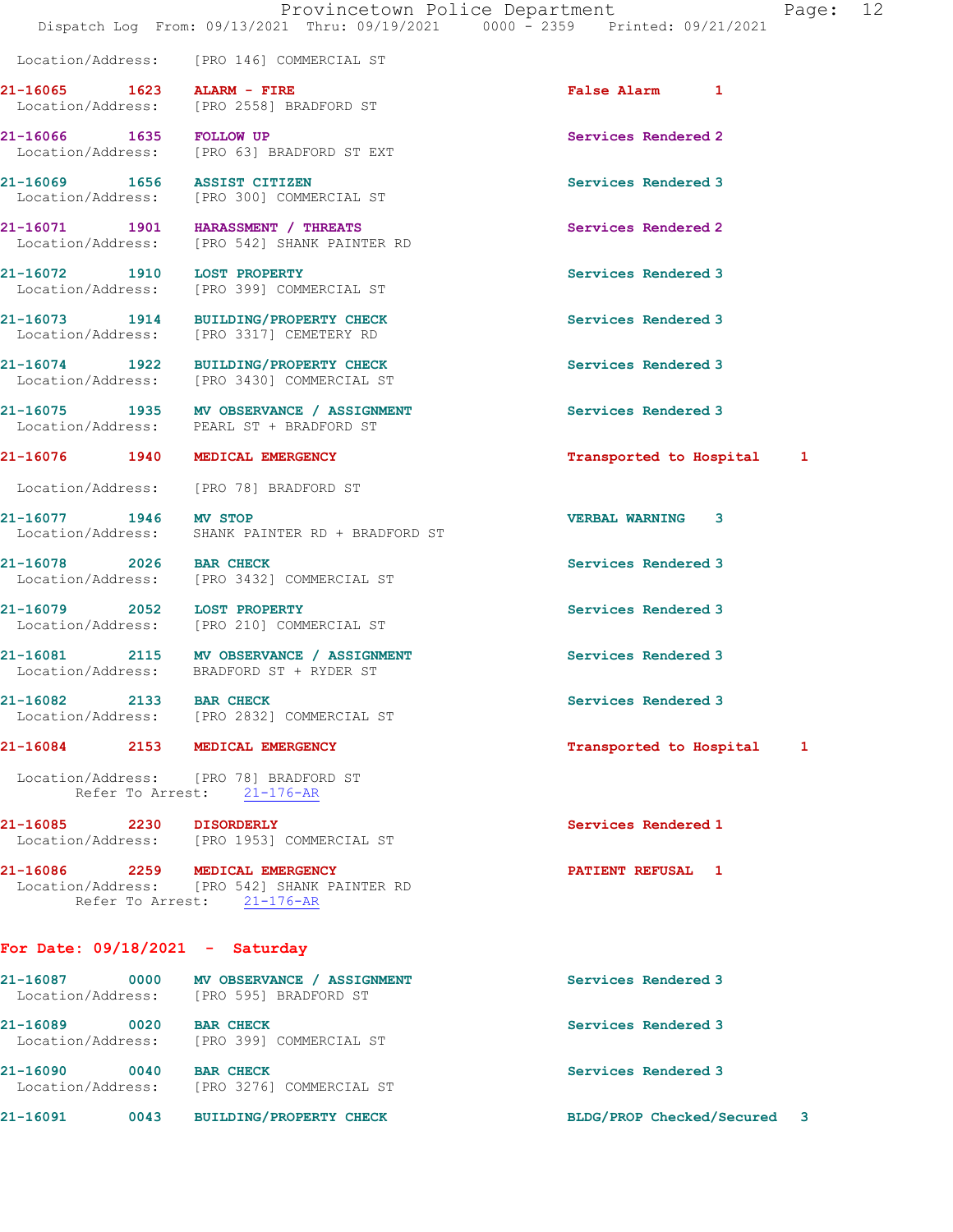|                                    |                                                                                                                                                 | Provincetown Police Department<br>Dispatch Log From: 09/13/2021 Thru: 09/19/2021 0000 - 2359 Printed: 09/21/2021 | Page: 13     |  |
|------------------------------------|-------------------------------------------------------------------------------------------------------------------------------------------------|------------------------------------------------------------------------------------------------------------------|--------------|--|
|                                    | Location/Address: [PRO 3489] COMMERCIAL ST                                                                                                      |                                                                                                                  |              |  |
|                                    | 21-16092 0043 NOISE COMPLAINT<br>Location/Address: [PRO 453] KILEY CT                                                                           | Services Rendered 3                                                                                              |              |  |
|                                    | 21-16094 0058 DISTURBANCE - FIGHT / ARGUMENT <b>Arrest(s)</b> Made 1<br>Location/Address: [PRO 105] COMMERCIAL ST<br>Refer To Arrest: 21-174-AR |                                                                                                                  |              |  |
|                                    | 21-16095 0100 MEDICAL EMERGENCY<br>Location/Address: [PRO 105] COMMERCIAL ST<br>Refer To Arrest: 21-174-AR                                      | <b>PATIENT REFUSAL 1</b>                                                                                         |              |  |
|                                    | 21-16099 0105 DISORDERLY<br>Location/Address: [PRO 3276] COMMERCIAL ST<br>Refer To Arrest: 21-177-AR                                            | Arrest(s) Made 1                                                                                                 |              |  |
|                                    | 21-16096 0120 MEDICAL EMERGENCY<br>Location/Address: [PRO 4041] BRADFORD ST                                                                     | <b>PATIENT REFUSAL 1</b>                                                                                         |              |  |
|                                    | 21-16097 0139 MEDICAL EMERGENCY<br>Location/Address: [PRO 542] SHANK PAINTER RD<br>Refer To Arrest: 21-174-AR                                   | <b>PATIENT REFUSAL 1</b>                                                                                         |              |  |
|                                    | 21-16098 0156 911 - GENERAL<br>Location/Address: COMMERCIAL ST                                                                                  | Services Rendered 1                                                                                              |              |  |
|                                    | 21-16100 0222 MV OBSERVANCE / ASSIGNMENT<br>Location/Address: BRADFORD ST + HOWLAND ST                                                          | Services Rendered 3                                                                                              |              |  |
|                                    | 21-16101 0332 BUILDING/PROPERTY CHECK<br>Location/Address: [PRO 3259] MACMILLAN WHARF                                                           | Services Rendered 3                                                                                              |              |  |
|                                    | 21-16103 0445 LOST PROPERTY<br>Location/Address: [PRO 542] SHANK PAINTER RD                                                                     | Services Rendered 3                                                                                              |              |  |
|                                    | 21-16102 0446 BUILDING/PROPERTY CHECK<br>Location/Address: [PRO 2540] RACE POINT RD                                                             | Services Rendered 3                                                                                              |              |  |
|                                    | 21-16104 0454 MV OBSERVANCE / ASSIGNMENT<br>Location/Address: [PRO 3440] ROUTE 6                                                                | Services Rendered 3                                                                                              |              |  |
| 21-16105 0506<br>Location/Address: | HARASSMENT / THREATS<br>[PRO 542] SHANK PAINTER RD                                                                                              | Services Rendered 2                                                                                              | $\mathbf{2}$ |  |
| 21-16106 0532<br>Location/Address: | <b>MV COMPLAINT</b><br>CEMETERY RD + CONWELL ST                                                                                                 | Could Not Locate 2                                                                                               |              |  |
|                                    | 21-16107 0536 BUILDING/PROPERTY CHECK<br>Location/Address: [PRO 539] SHANK PAINTER RD                                                           | Services Rendered 3                                                                                              |              |  |
| Location/Address:                  | 21-16109 0542 BUILDING/PROPERTY CHECK<br>[PRO 571] ALDEN ST                                                                                     | Services Rendered 3                                                                                              |              |  |
|                                    | Location/Address: [PRO 516] RACE POINT RD                                                                                                       | Services Rendered 3                                                                                              | 4            |  |
| 21-16111 0626                      | <b>MV STOP</b><br>Location/Address: [PRO 413] CONWELL ST                                                                                        | <b>VERBAL WARNING 3</b>                                                                                          |              |  |
|                                    | 21-16112 0627 MEDICAL EMERGENCY                                                                                                                 | Transported to Hospital                                                                                          | 1            |  |
|                                    | Location/Address: [PRO 1271] ALDEN ST                                                                                                           |                                                                                                                  |              |  |
|                                    | 21-16113 0820 BUILDING/PROPERTY CHECK                                                                                                           | BLDG/PROP Checked/Secured 3                                                                                      |              |  |
|                                    | Location/Address: [PRO 2483] COMMERCIAL ST                                                                                                      |                                                                                                                  |              |  |
|                                    | 21-16115 0900 BUILDING/PROPERTY CHECK                                                                                                           | BLDG/PROP Checked/Secured 3                                                                                      |              |  |
|                                    | Location/Address: [PRO 2898] JEROME SMITH RD                                                                                                    |                                                                                                                  |              |  |
|                                    |                                                                                                                                                 |                                                                                                                  |              |  |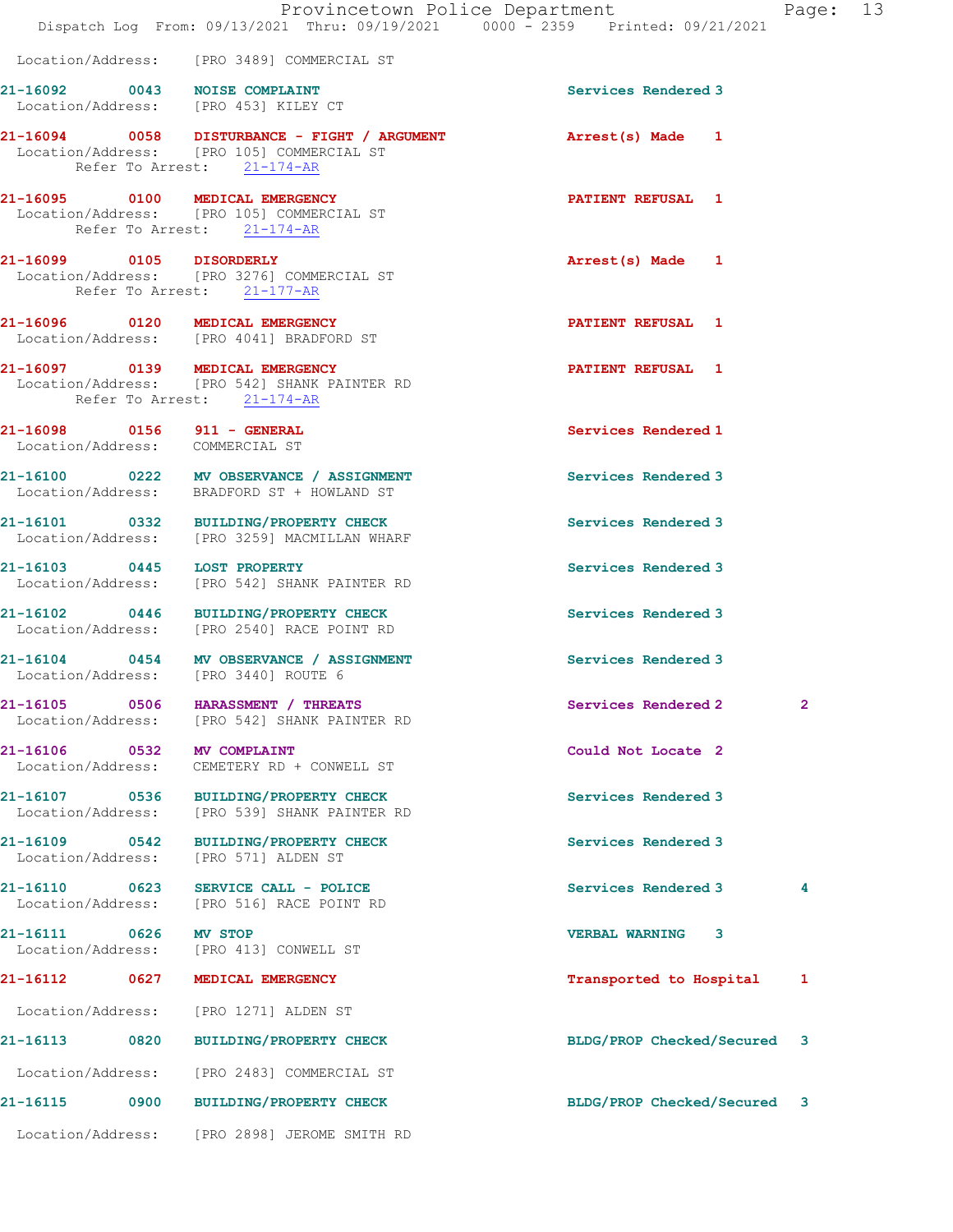Provincetown Police Department Fage: 14 Dispatch Log From: 09/13/2021 Thru: 09/19/2021 0000 - 2359 Printed: 09/21/2021 21-16117 0900 MV OBSERVANCE / ASSIGNMENT Services Rendered 3 Location/Address: [PRO 447] JEROME SMITH RD 21-16116 0917 BUILDING/PROPERTY CHECK BLDG/PROP Checked/Secured 3 Location/Address: [PRO 204] COMMERCIAL ST 21-16118 0949 MEDICAL EMERGENCY Transported to Hospital 1 Location/Address: [PRO 440] HARRY KEMP WAY 21-16121 1031 MEDICAL EMERGENCY Transported to Hospital 1 Location/Address: [PRO 440] HARRY KEMP WAY 21-16122 1052 PARK, WALK & TALK Services Rendered 3 Location/Address: [PRO 444] HIGH POLE HILL 21-16123 1120 LARCENY / FORGERY / FRAUD Services Rendered 2 Location/Address: [PRO 301] COMMERCIAL ST 21-16124 1207 FOLLOW UP FOLLOW UP 2 Location/Address: [PRO 442] HARRY KEMP WAY 21-16125 1248 FOLLOW UP 2 ROLLOW UP 2 Location/Address: [PRO 442] HARRY KEMP WAY 21-16127 1314 FOLLOW UP **FOLLOW UP** 2 Location/Address: [PRO 3380] COMMERCIAL ST 21-16128 1321 911 - GENERAL **120 Referred to Other Agency** 1 Location/Address: [PRO 2490] PROVINCELANDS RD 21-16129 1323 SUSPICIOUS ACTIVITY Services Rendered 2 Location/Address: [PRO 542] SHANK PAINTER RD 21-16130 1329 ESCORT / TRANSPORT Services Rendered 3 Location/Address: [PRO 444] HIGH POLE HILL 21-16131 1331 FOLLOW UP **FOLLOW UP** 2 Location/Address: [PRO 542] SHANK PAINTER RD 21-16132 1333 SERVICE CALL - POLICE 21 Services Rendered 3 Location/Address: [PRO 444] HIGH POLE HILL 21-16133 1345 MEDICAL EMERGENCY PATIENT REFUSAL 1 Location/Address: [PRO 2547] COMMERCIAL ST 21-16134 1519 LOST PROPERTY Services Rendered 3 Location/Address: [PRO 542] SHANK PAINTER RD 21-16135 1521 MEDICAL EMERGENCY 1988 120 1 Transported to Hospital 1 Location/Address: [PRO 2605] COMMERCIAL ST 21-16136 1536 LOST PROPERTY Services Rendered 3 Location/Address: [PRO 1419] PLEASANT ST 21-16137 1548 LARCENY / FORGERY / FRAUD Unfounded 2 Location/Address: [PRO 896] COTTAGE ST

21-16138 1552 MEDICAL EMERGENCY **120 CONTRACT SERVICE AT LANSIFIENT REFUSAL** 1 Location/Address: [PRO 3222] ALDEN ST

21-16139 1644 MV COLLISION 1649 CONE ON ARRIVAL 1<br>
Location/Address: [PRO 646] COMMERCIAL ST

21-16140 1647 ALARM - GENERAL False Alarm 1 Location/Address: [PRO 2558] BRADFORD ST

[PRO 646] COMMERCIAL ST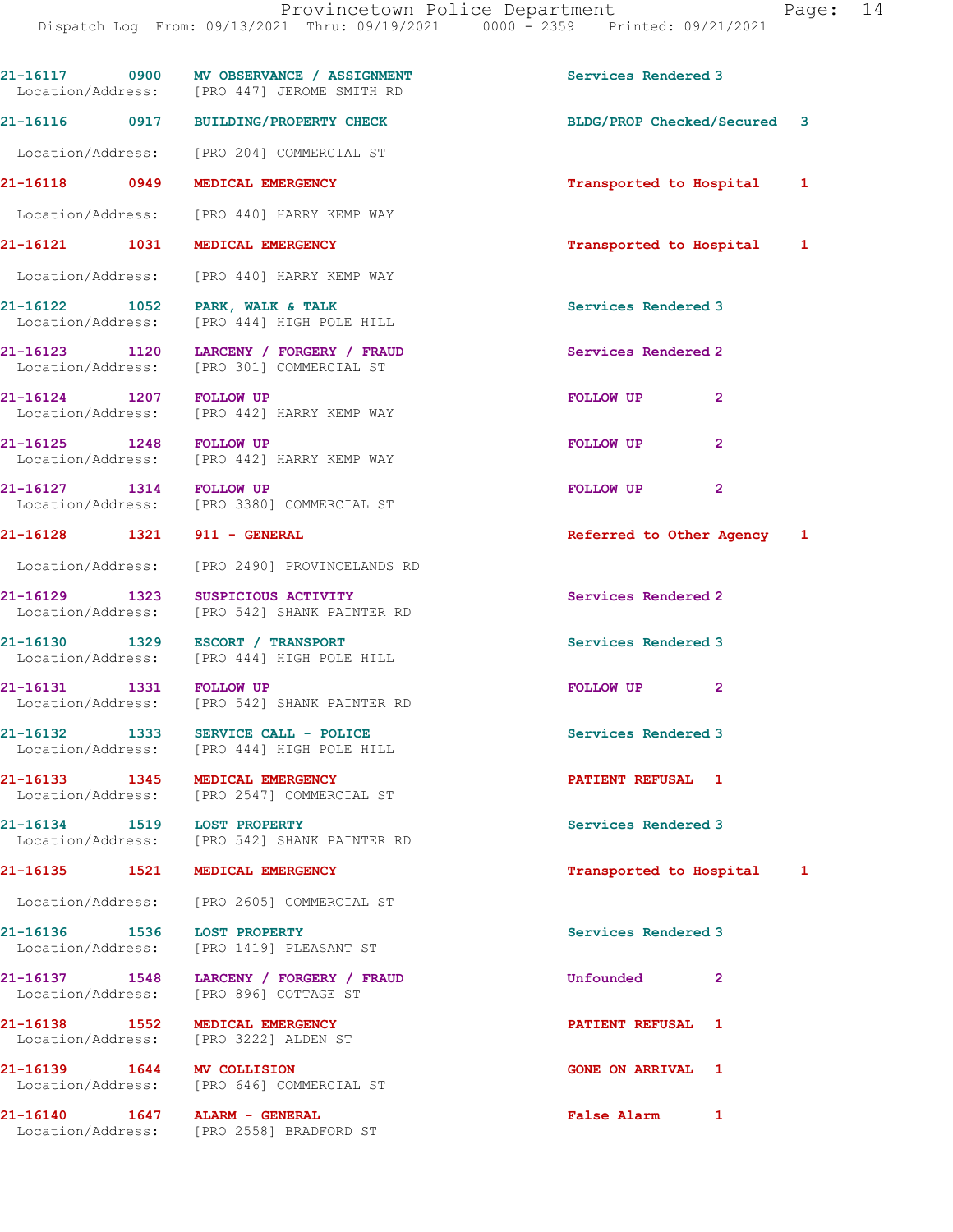21-16141 1736 ASSIST CITIZEN Services Rendered 3 Location/Address: ROUTE 6 + PROVINCELANDS RD 21-16142 1752 MV COLLISION Services Rendered 1 Location/Address: [PRO 526] RYDER ST EXT 21-16143 1758 MV COMPLAINT Unfounded 2 Location/Address: MILLER HILL RD 21-16146 1829 ALARM - GENERAL **False Alarm** 1<br>
Location/Address: [PRO 733] BRADFORD ST [PRO 733] BRADFORD ST 21-16147 1844 BUILDING/PROPERTY CHECK Services Rendered 3 Location/Address: [PRO 3259] MACMILLAN WHARF 21-16148 1844 MV COMPLAINT Services Rendered 2 Location/Address: ROUTE 6 + HOWLAND ST 21-16150 1914 MEDICAL EMERGENCY **1908** PATIENT REFUSAL 1 2 Location/Address: [PRO 2737] COMMERCIAL ST 21-16151 1914 MEDICAL EMERGENCY Services Rendered 1 Location/Address: [PRO 285] COMMERCIAL ST 21-16152 2016 911 - GENERAL SPOKEN TO 1 Location/Address: [PRO 147] COMMERCIAL ST 21-16153 2024 MV COLLISION Services Rendered 1 Location/Address: COMMERCIAL ST + BRADFORD ST 21-16154 2200 MV OBSERVANCE / ASSIGNMENT Services Rendered 3 Location/Address: SHANK PAINTER RD + BROWNE ST 21-16156 2216 BAR CHECK BLDG/PROP Checked/Secured 3 Location/Address: [PRO 484] MASONIC PL 21-16158 2221 PROPERTY DAMAGE Services Rendered 3 Location/Address: [PRO 442] HARRY KEMP WAY 21-16159 2257 NOISE COMPLAINT Services Rendered 3 Location/Address: [PRO 3276] COMMERCIAL ST 21-16160 2300 MEDICAL EMERGENCY Transported to Hospital 1 Location/Address: [PRO 3222] ALDEN ST 21-16161 2346 HAZARDS Removed Hazard 2 Location/Address: ROUTE 6

## For Date: 09/19/2021 - Sunday

| $21 - 16163$                  | 0020 | <b>BUILDING/PROPERTY CHECK</b>                         | BLDG/PROP Checked/Secured 3 |  |
|-------------------------------|------|--------------------------------------------------------|-----------------------------|--|
| Location/Address:             |      | FPRO 16381 COMMERCIAL ST                               |                             |  |
| 21-16164                      | 0033 | <b>BAR CHECK</b>                                       | BLDG/PROP Checked/Secured 3 |  |
| Location/Address:             |      | FPRO 3991 COMMERCIAL ST                                |                             |  |
| 21-16165                      | 0035 | <b>BAR CHECK</b>                                       | BLDG/PROP Checked/Secured 3 |  |
| Location/Address:             |      | FPRO 34431 COMMERCIAL ST                               |                             |  |
| 21-16166<br>Location/Address: | 0105 | - GENERAL<br>911<br>[PRO 484] MASONIC PL               | Unfounded                   |  |
| 21-16167<br>Location/Address: | 0126 | <b>BUILDING/PROPERTY CHECK</b><br>[PRO 2520] PRINCE ST | Services Rendered 3         |  |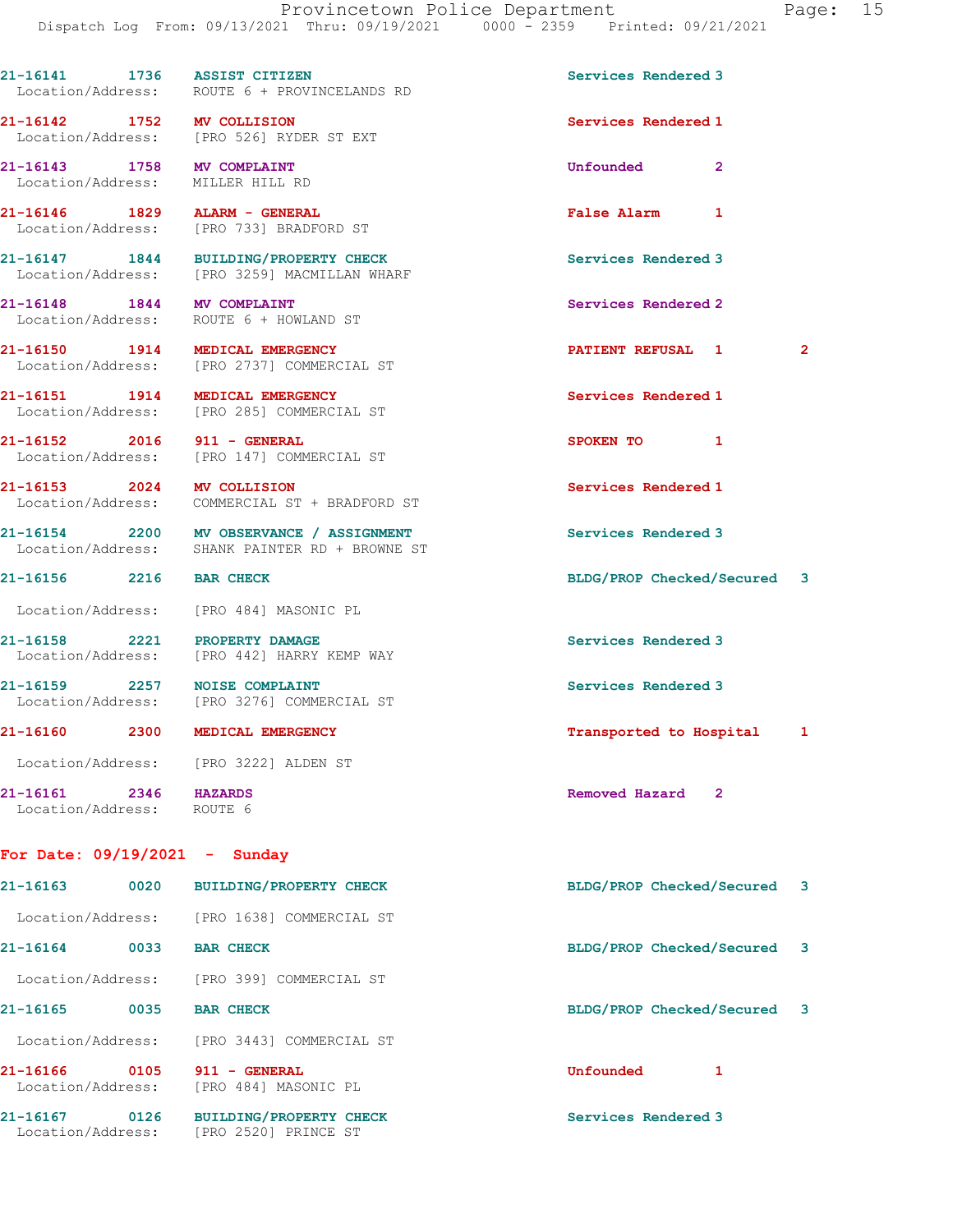| 21-16168 0129              | <b>NOISE COMPLAINT</b><br>Location/Address: [PRO 1490] PLEASANT ST                     | Unfounded                   | 3            |   |
|----------------------------|----------------------------------------------------------------------------------------|-----------------------------|--------------|---|
|                            | 21-16169 0131 ASSIST CITIZEN<br>Location/Address: [PRO 1155] WINSLOW ST                | Services Rendered 3         |              |   |
|                            | 21-16171 0154 SUSPICIOUS ACTIVITY<br>Location/Address: [PRO 433] RYDER ST EXT          | <b>Unfounded</b>            | $\mathbf{2}$ |   |
|                            | 21-16172 0509 BUILDING/PROPERTY CHECK<br>Location/Address: [PRO 2512] JEROME SMITH RD  | Services Rendered 3         |              |   |
|                            | 21-16173 0559 MV OBSERVANCE / ASSIGNMENT<br>Location/Address: [PRO 521] ROUTE 6        | Services Rendered 3         |              |   |
| 21-16174 0729              | MEDICAL EMERGENCY                                                                      | Transported to Hospital     |              | 1 |
|                            | Location/Address: [PRO 1952] COMMERCIAL ST                                             |                             |              |   |
| 21-16175 0742              | <b>BUILDING/PROPERTY CHECK</b>                                                         | BLDG/PROP Checked/Secured 3 |              |   |
| Location/Address:          | [PRO 2483] COMMERCIAL ST                                                               |                             |              |   |
| 21-16176 0745 MV STOP      | Location/Address: ATLANTIC AVE + COMMERCIAL ST                                         | <b>VERBAL WARNING</b>       | 3            |   |
|                            | 21-16178 0753 BUILDING/PROPERTY CHECK                                                  | BLD/PROP CHECKED UNSECURE   |              | 3 |
| Location/Address:          | [PRO 2483] COMMERCIAL ST                                                               |                             |              |   |
|                            | 21-16179 0757 BUILDING/PROPERTY CHECK<br>Location/Address: [PRO 106] COMMERCIAL ST     | Services Rendered 3         |              |   |
| 21-16180 0834              | SERVICE CALL - POLICE<br>Location/Address: [PRO 516] RACE POINT RD                     | Services Rendered 3         |              | 3 |
|                            | 21-16181 0835 MV OBSERVANCE / ASSIGNMENT<br>Location/Address: ROUTE 6 + SNAIL RD       | Services Rendered 3         |              |   |
|                            | 21-16183 0839 BY-LAW VIOLATION<br>Location/Address: [PRO 2483] COMMERCIAL ST           | <b>VERBAL WARNING</b>       | $\mathbf{2}$ |   |
| 21-16184 0900 MV COLLISION | Location/Address: [PRO 3296] SHANK PAINTER RD<br>Refer To Accident: 21-76-AC           | Services Rendered 1         |              |   |
|                            | 21-16186 0923 911 - GENERAL                                                            | Referred to Other Agency    |              | 1 |
|                            | Location/Address: [PRO 2543] MACMILLAN WHARF                                           |                             |              |   |
| 21-16187 0929 MV STOP      | Location/Address: [PRO 80] CARVER ST                                                   | <b>VERBAL WARNING</b>       | 3            |   |
| 21-16189 1029 MV STOP      | Location/Address: PROVINCELANDS RD + BRADFORD ST EXT                                   | <b>VERBAL WARNING</b>       | 3            |   |
|                            | 21-16190 1108 BUILDING/PROPERTY CHECK                                                  | BLDG/PROP Checked/Secured 3 |              |   |
|                            | Location/Address: [PRO 3259] MACMILLAN WHARF                                           |                             |              |   |
| Location/Address:          | 21-16191 1113 BUILDING/PROPERTY CHECK<br>[PRO 2540] RACE POINT RD                      | Services Rendered 3         |              |   |
|                            | 21-16192 1122 MV OBSERVANCE / ASSIGNMENT<br>Location/Address: BERRY LN + COMMERCIAL ST | Services Rendered 3         |              |   |
|                            | 21-16193 1212 911 - GENERAL<br>Location/Address: [PRO 508] PILGRIM HEIGHTS RD          | Services Rendered 1         |              |   |
|                            | 21-16196           1239                HARASSMENT / THREATS                            | Services Rendered 2         |              |   |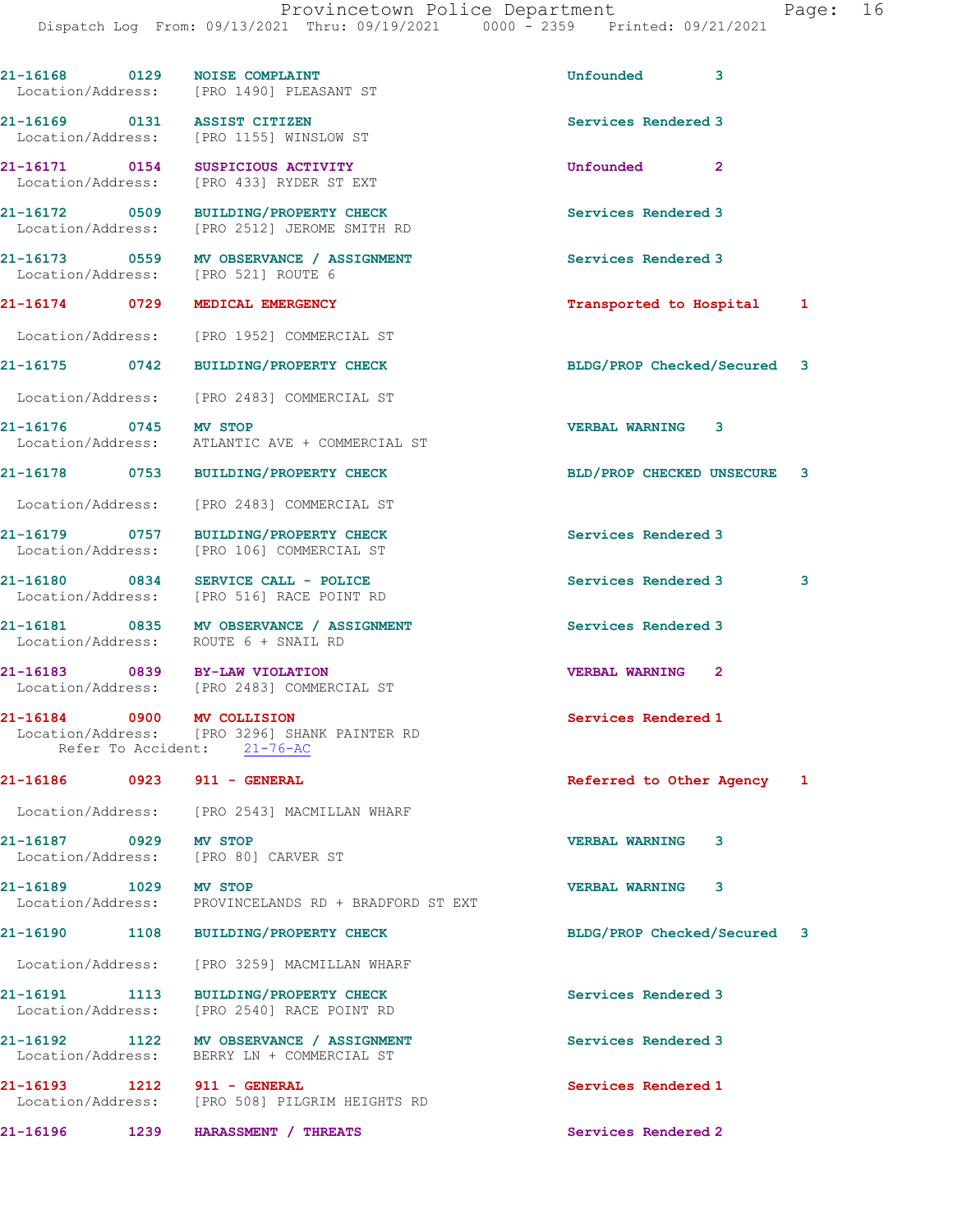Location/Address: [PRO 542] SHANK PAINTER RD

| aae |  |
|-----|--|
|-----|--|

21-16195 1242 BUILDING/PROPERTY CHECK Services Rendered 3 Location/Address: [PRO 3259] MACMILLAN WHARF 21-16197 1306 LOST PROPERTY Services Rendered 3 Location/Address: [PRO 542] SHANK PAINTER RD 21-16199 1338 HARASSMENT / THREATS Services Rendered 2 Location/Address: [PRO 542] SHANK PAINTER RD 21-16200 1403 MV OBSERVANCE / ASSIGNMENT Services Rendered 3 Location/Address: CEMETERY RD + ALDEN ST 21-16202 1442 MEDICAL EMERGENCY PATIENT REFUSAL 1 Location/Address: MECHANIC ST + BRADFORD ST 21-16203 1442 MV STOP VERBAL WARNING 3 Location/Address: [PRO 2479] ROUTE 6 21-16205 1617 PARKING COMPLAINT GONE ON ARRIVAL 3 Location/Address: [PRO 526] RYDER ST EXT 21-16206 1620 LOST PROPERTY Services Rendered 3 Location/Address: [PRO 542] SHANK PAINTER RD 21-16207 1621 911 - GENERAL SPOKEN TO 1 Location/Address: COMMERCIAL ST 21-16208 1628 MV OBSERVANCE / ASSIGNMENT Services Rendered 3 Location/Address: [PRO 2001] CONWELL ST 21-16209 1839 BAR CHECK Services Rendered 3 Location/Address: [PRO 3276] COMMERCIAL ST 21-16210 1856 MV OBSERVANCE / ASSIGNMENT VERBAL WARNING 3 Location/Address: SHANK PAINTER RD + BRADFORD ST 21-16212 1903 BAR CHECK Services Rendered 3 Location/Address: [PRO 3837] COMMERCIAL ST 21-16213 1909 MV STOP VERBAL WARNING 3 Location/Address: [PRO 1867] SHANK PAINTER RD 21-16214 1922 MEDICAL EMERGENCY **1928** 1982 121-16214 1 Location/Address: [PRO 598] COMMERCIAL ST 21-16215 1942 PARKING COMPLAINT Services Rendered 3 Location/Address: [PRO 660] PRINCE ST 21-16216 1945 MV STOP 1945 VERBAL WARNING 3<br>
Location/Address: [PRO 1252] SHANK PAINTER RD [PRO 1252] SHANK PAINTER RD 21-16219 2013 FOLLOW UP Services Rendered 2 Location/Address: [PRO 3276] COMMERCIAL ST 21-16221 2036 MV OBSERVANCE / ASSIGNMENT Services Rendered 3 Location/Address: BRADFORD ST + RYDER ST 21-16222 2036 NOISE COMPLAINT<br>
Location/Address: [PRO 4123] NELSON AVE [PRO 4123] NELSON AVE 21-16223 2131 BUILDING/PROPERTY CHECK Services Rendered 3 Location/Address: [PRO 3259] MACMILLAN WHARF 21-16224 2143 BUILDING/PROPERTY CHECK BLDG/PROP Checked/Secured 3 Location/Address: [PRO 175] COMMERCIAL ST 21-16225 2147 BUILDING/PROPERTY CHECK Services Rendered 3